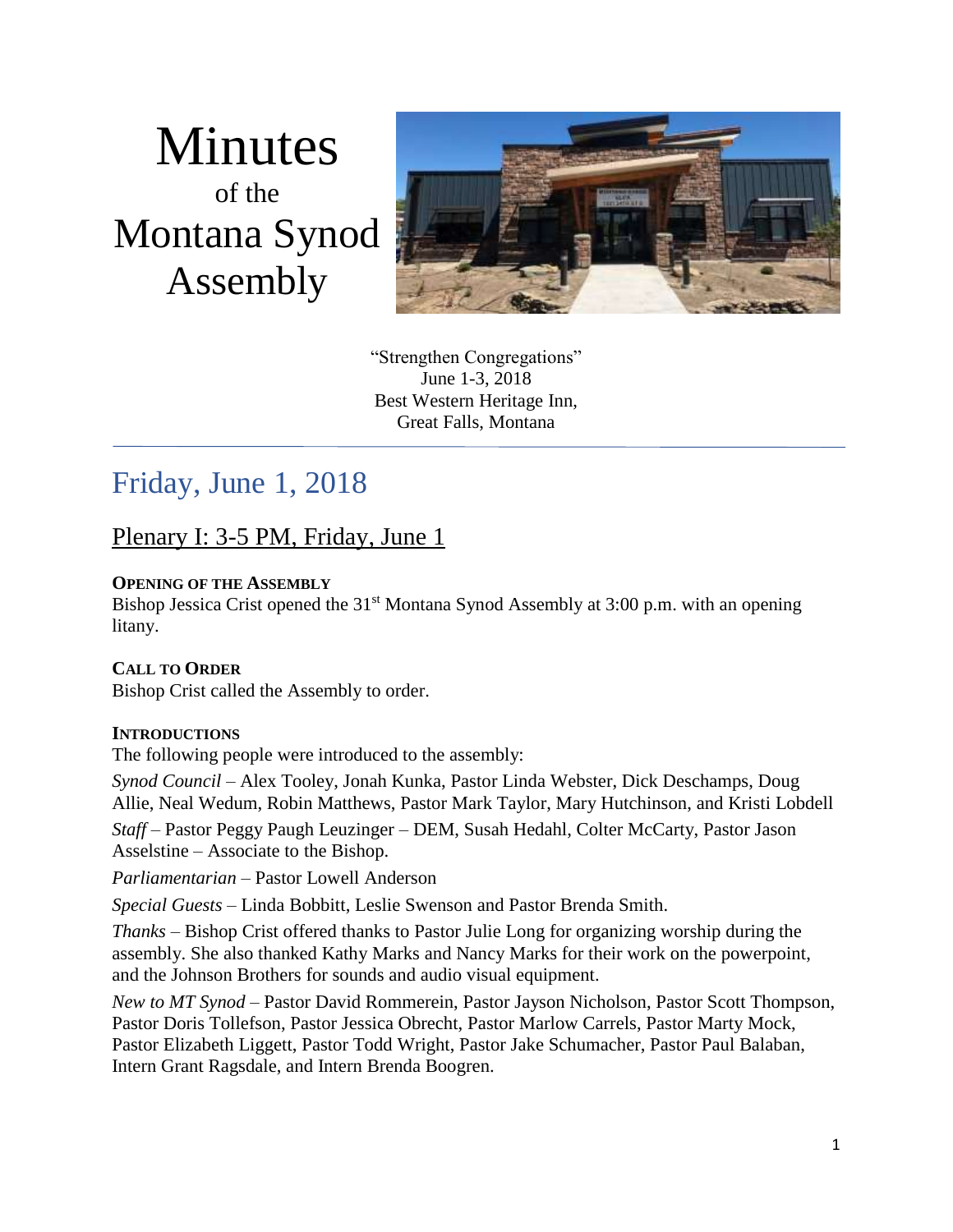#### **CREDENTIALS REPORT**

Neal Wedum presented the Credentials Report: Clergy: 79 Lay: 123 Total Voting Members: 202 Visitors: 24 Total in Attendance: 226

Motion Second: Receive the Credentials Report **SA.18.06.01 VOTE: RECEIVE THE CREDENTIALS REPORT**

**Adoption of the Rules of the Assembly**  Motion Second: Adopt the rules of the Assembly **SA.18.06.02 VOTE: ADOPT THE RULES OF THE ASSEMBLY**

**Adopt Agenda with Privilege of the Chair to Adjust** Motion Second: Adopt the agenda with privilege of chair to adjust **SA.18.06.03 VOTE: ADOPT THE AGENDA WITH PRIVILEGE OF CHAIR TO ADJUST**

#### **SECRETARY'S REPORT**

Pastor Amanda Liggett presented the secretary's report, directing the assembly to her printed report in the reports book. She shared letters of greeting from the Allegheny Synod and the Synod of Alberta and the Territories.

The minutes of the 2017 Montana Synod Assembly were presented. The minutes are available on the assembly website and links have been sent out in the synod weekly newsletter.

Motion Second: Adopt the minutes of the 2017 Montana Synod Assembly **SA.18.06.04 VOTE: ADOPT THE MINUTES OF THE 2017 MONTANA SYNOD ASSEMBLY**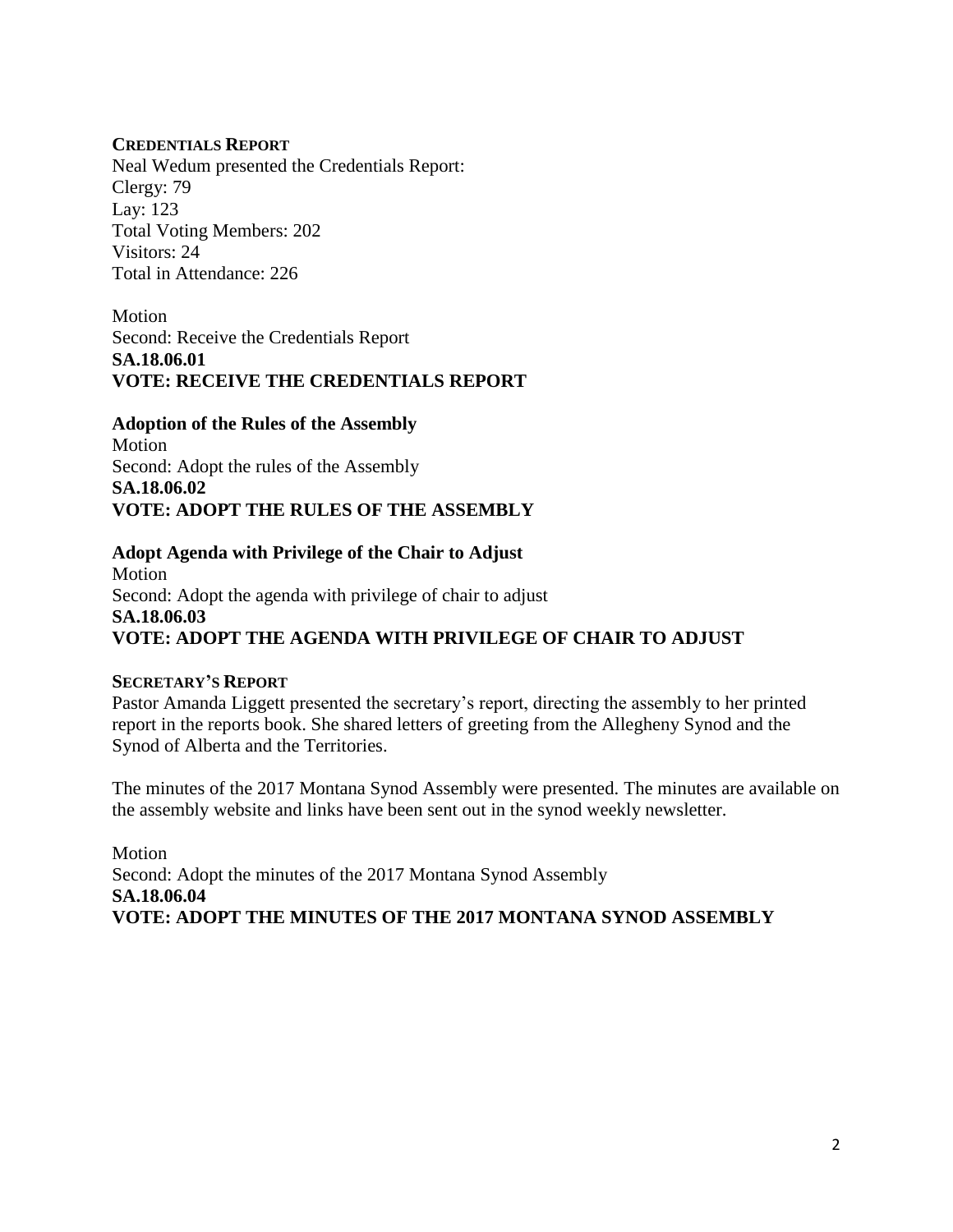hank you to all of the congregations in the Montana Synod for your steadfast and generous support of your Synod and the ELCA. I am honored to serve as your Treasurer, and to report to you on the financial condition of the Synod. T

\_\_\_\_\_\_\_\_\_\_\_\_\_\_\_\_\_\_\_\_\_\_\_\_\_\_\_\_\_\_\_\_\_\_\_\_\_\_\_\_\_\_\_\_\_\_\_\_\_\_\_\_\_\_\_\_\_\_\_\_\_\_\_\_\_\_\_\_\_\_\_

In 2017, Mission Support was budgeted at \$1,060,000. This estimate was based on the actual amount received in 2015, and we have learned that a lower estimate would have been more realistic. After a tight summer, and an appeal to congregations, Mission Support received for the year was \$1,033,756 – or about 97.5% of the budgeted amount. We were able to keep expenses within that amount, and the 2018 and 2019 budgets both reflect the projected support from congregations at \$1,030,000.

In addition to Mission Support, Designated Giving from our congregations totaled almost \$270,000 in 2017. This figure includes about \$84,000 for ELCA World Hunger and about \$50,000 toward the Synod House Campaign. The many recipients of these funds are very grateful.

All of the Synods of Region I are audited annually by an independent accounting firm, and I participate in those audits through email and conference calls. The Montana Synod is financially healthy and has again received a clean audit report. We thank Alyce Bakker and Karen Dickon of the Region I Financial Services Office for their work on our behalf, in keeping good records, providing regular reports and any financial information and analysis that we request.

After the first three months of the 2018 year were completed, Mission support is right on track at 25% of the year's budget. Our expenses are within the budget as well, after making a few adjustments to the 2018 budget based on actual expenses for 2017 and some changes to the benefit costs for some employees.

The construction of our new Synod House over the past year has presented me with some additional challenges as Treasurer – creating and following another budget, working with subcontractors and payments to them, lien releases and our construction loan from Mission Investment Fund of the ELCA. The budget for the building was just under \$1,124,000. This figure already includes a savings of at least \$130,000 because we chose to use ELCA Mission Builders and volunteers rather than a general contractor. Although we have a few bills yet to pay, I'm confident that we'll complete the project about \$100,000 under budget. Thanks to the generous donations to the building fund by congregations and individuals over the past ten years, our loan from MIF ended up at \$427,426. We will be counting on continued donations by the building's supporters to make the mortgage payments. I hope you will all be able to make it to the dedication tomorrow, and to have a tour of this functional and energy-efficient work and meeting space.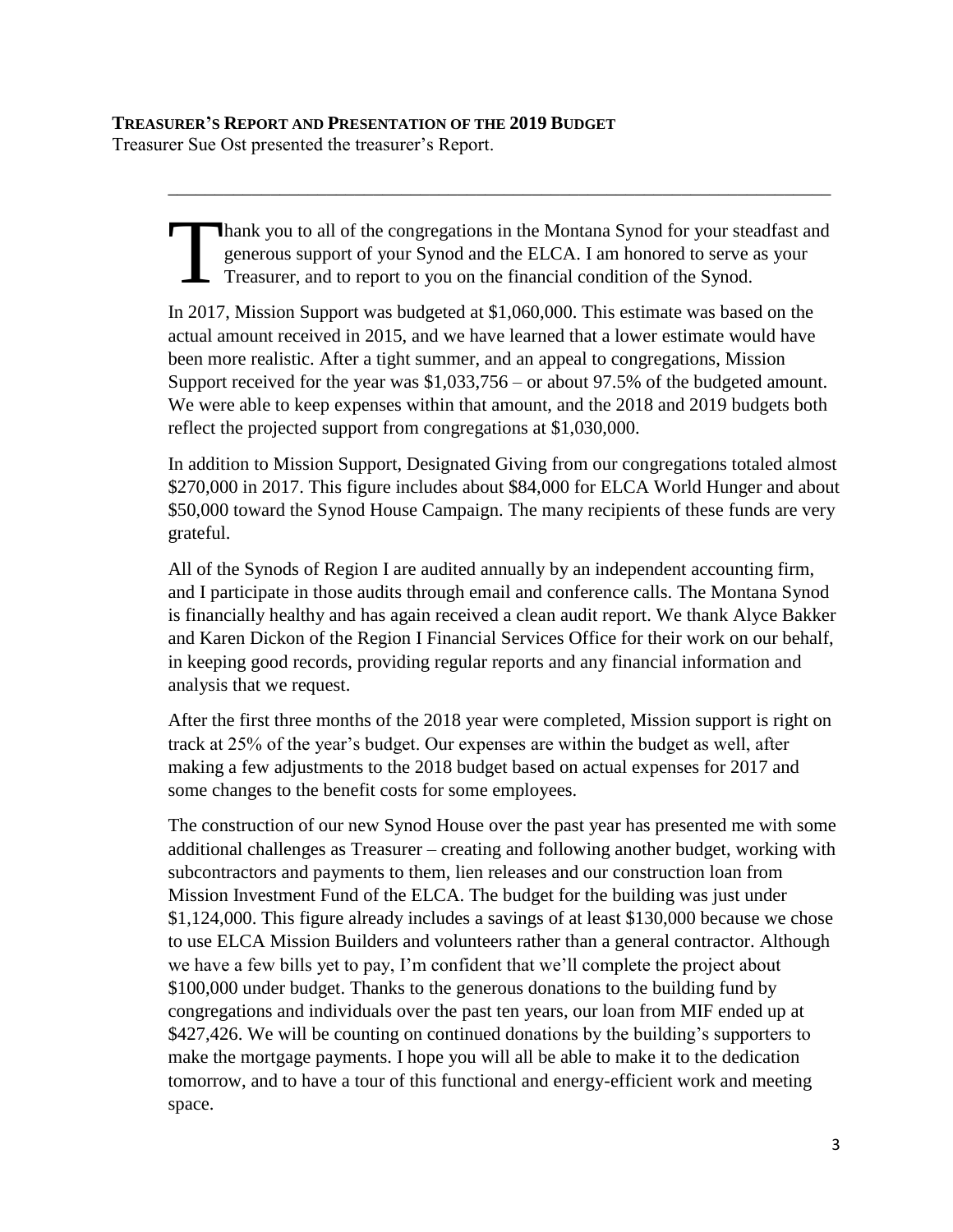In 2019, we will elect a new Bishop. Along with that transition may come some expenses, such as moving if the person elected relocates from another community. We have some funds set aside for this now, but the Synod Council agreed that we should add to that in both 2018 and 2019. Funds that are not used for the transition may be returned to the cash reserve, or left in Restricted for future transitions.

\_\_\_\_\_\_\_\_\_\_\_\_\_\_\_\_\_\_\_\_\_\_\_\_\_\_\_\_\_\_\_\_\_\_\_\_\_\_\_\_\_\_\_\_\_\_\_\_\_\_\_\_\_\_\_\_\_\_\_\_\_\_\_\_\_\_\_\_\_\_\_

Again, thank you for the opportunity to serve as your Treasurer.

#### Motion Second: Receive the Treasurer's Report **SA.18.06.05 VOTE: RECEIVE THE TREASURER'S REPORT**

Treasurer Sue Ost presented the 2019 budget to the Assembly in narrative form.

or several years, I have presented the proposed budget to the Assembly in the form of a narrative. The idea is to show specific examples of how the Synod's funds are spent, so that you, as representatives of your congregations, can more clearly see the many and various ministries and activities that are supported by your generous gifts. In the development of the 2019 budget, the Executive Committee and the Synod Council agreed to estimate that the congregations' Mission Support will remain the same as we budgeted for the current year. Our Churchwide Support will be slightly lower, and a static amount, not based on a percentage of Mission Support. As we focus on our Synod Benchmarks, our ministries and the needs of our Synod change and evolve, and we strive to meet those needs within our budget. F

\_\_\_\_\_\_\_\_\_\_\_\_\_\_\_\_\_\_\_\_\_\_\_\_\_\_\_\_\_\_\_\_\_\_\_\_\_\_\_\_\_\_\_\_\_\_\_\_\_\_\_\_\_\_\_\_\_\_\_\_\_\_\_\_\_\_\_\_\_\_\_\_

Most of our staff will receive a modest increase in their compensation in 2019, except for the Bishop, who declined an increase. We estimated health care and pension benefit costs, including having a newly elected Bishop in 2019. Agency and Ministry Partners, Congregations, Colleges, Seminary Support, and programs remain basically the same. Now let's take a look at the budget as it's used to work toward meeting our Synod Benchmarks. The distribution of the budget to the benchmarks is fairly even, as about 20% of the total supports each of the five benchmarks.

#### **Meet the Future Boldly**

Our Montana Synod Staff is a dedicated group, each one using their particular gifts to lead us. Bishop Jessica Crist is a leader, not only in the Montana Synod but across the ELCA. She is a teacher, a diplomat, a traveler, and sets an example of a life of Christian service for all of us. Executive Assistant Susan Hedahl oversees the office operations, the annual Montana Synod Assembly, the roster, Synod Council meetings, and assists with administration and finances. I'll talk about the rest of the staff later.

College campuses are the greatest concentration of young adults in our Synod.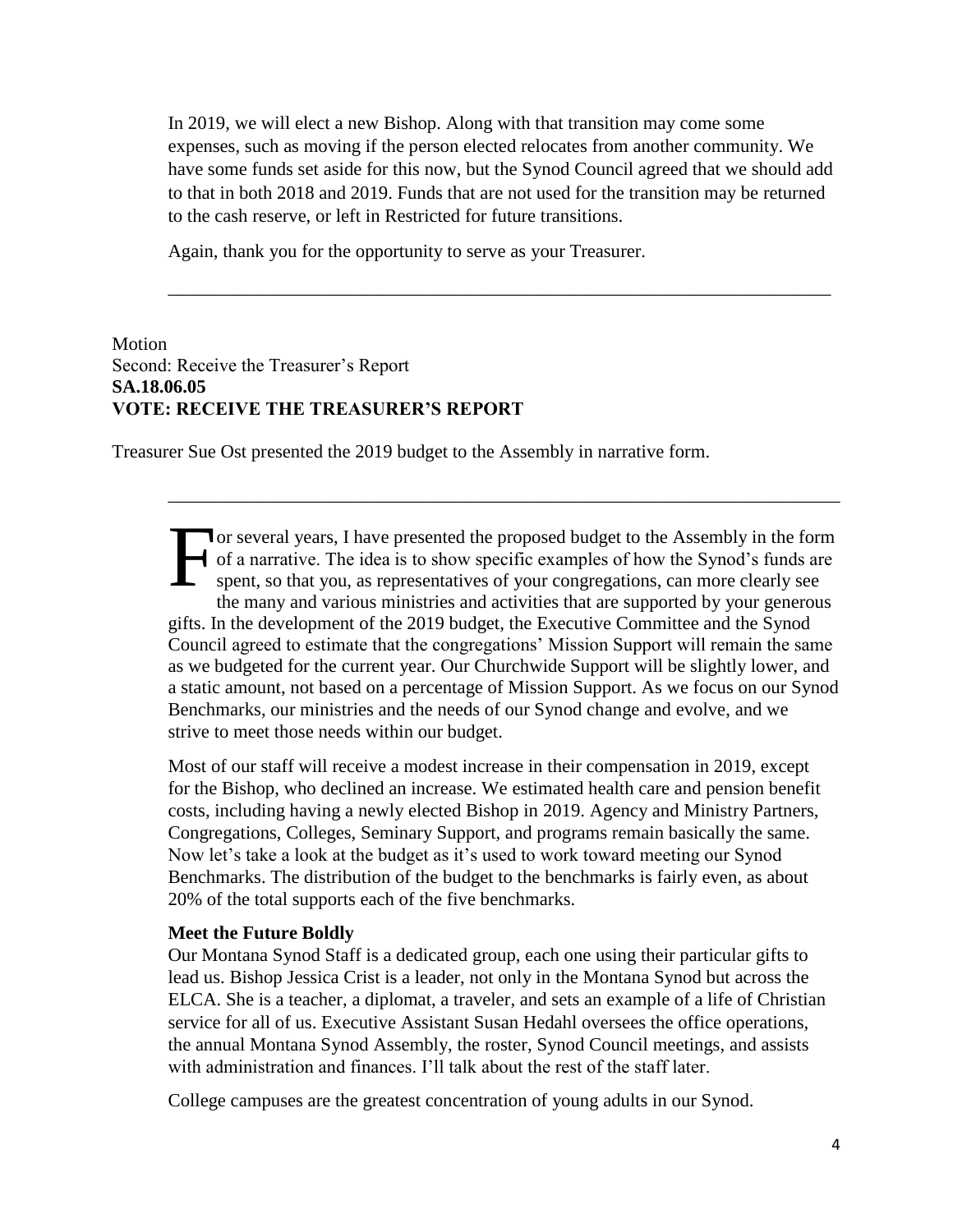Teenagers who are away from home for the first time, twenty-somethings who are making choices about their lives and priorities, non-traditional students, single parents, and students from diverse ethnic backgrounds —these are the people on our college campuses. Lutheran Campus Ministry ministers with worship, listening posts, counseling, programs, retreats, and service projects. Both U of M and MSU have vibrant programs – check out their newsletters, websites, and display booths to find out more about what they are doing. Campus ministry funnels students into outdoor ministries and post-college service programs like Young Adults in Global Mission, Lutheran Volunteer Corps and other programs. It helps young adults contemplate questions of vocation—whether in rostered ministry or in another field and challenges adults, as well, to share their faith and understanding of vocation with young adults away from home.

Campus ministry meets the future boldly.

#### **Serve the World, Especially the Poor and Those in Need**

Ministry with vulnerable children is one of the most important things a church can do. Intermountain Children's Home was founded in 1909 and today, in addition to its residential program, provides community services that reach more than 800 children and families weekly, combatting emotional trauma, mental health issues, and substance use among children.

In 2015, the Montana Synod of the ELCA joined the United Methodist Church, the Presbyterian Church (USA), and the United Church of Christ in becoming full mission partners of Intermountain. We will continue to support Intermountain's programs financially, as well as through our prayers.

Lutheran Social Services walks with vulnerable women who experience unplanned pregnancies. Whether they choose to relinquish a child for adoption or parent the child, or something in-between, Lutheran Social Services is there to support them, as well as supporting adoptive families.

The portion of your Mission Support that is sent on to ELCA Churchwide helps support worldwide programs like ELCA World Hunger, Lutheran Disaster Response, the ELCA Malaria Campaign, Immigration and Refugee services, and many more.

These are all examples of how we serve some of those in our world who are most in need.

#### **Deepen Faith and Witness**

As Lutherans we are all about education and learning at all levels. That's why we support pre-schools and day-cares, Confirmation classes and Bible camps. Associate to the Bishop Jason Asselstine will accompany a group of youth to the National Youth Gathering in Houston this summer. The experience has been described by both youth and adults as "life changing", "amazing", and "inspiring."

The Montana Synod and the ELCA support colleges and seminaries. Luther Seminary of St. Paul, Minnesota, and Pacific Lutheran Theological Seminary of Berkeley, California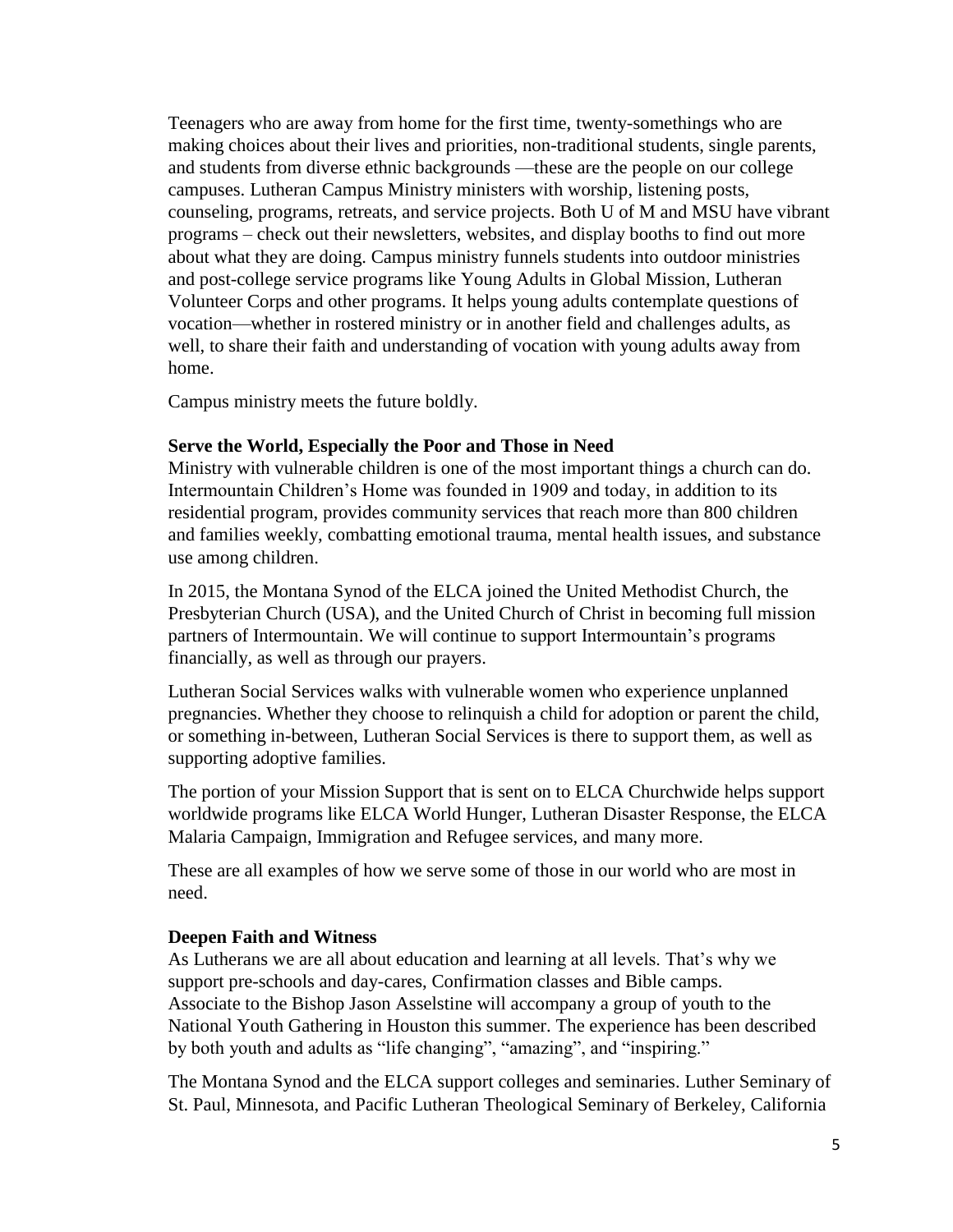agree that Synod support is integral to the financial health of the seminaries. Our financial commitment to them supports faculty and students – students who become our pastors.

In our Synod we gather pastors in their first 3 years of call to learn more about ministry in the context of First Call Theological Education. They get to know one another and share challenges, frustrations, ideas, and opportunities. They get to meet Synod staff, and they meet with experienced pastors to learn history and context. Associate to the Bishop Jason Asselstine coordinates this program.

Northern Rockies Institute of Theology provides continuing theological education and lifelong learning to pastors and lay people in the Montana Synod. NRIT helps pastors delve more deeply into areas that assist them in their current ministry. Administrator of IT Colter McCarty has been working with NRIT in the development of on-line courses, to better meet the needs of our clergy while keeping costs as low as possible. This is in addition to his administrative and technical support of the Synod and technology assistance to all of its congregrations.

One way that lay people can both learn and teach is through the Lay Pastoral Associates Training program. The two year curriculum provides basic classes in both practical and theological disciplines. At the completion of the program, LPAs serve congregations in a variety of ways.

#### **Promote Unity**

More than fifty years ago Lutherans and Catholics started formal dialogues with one another. We continue to live with that legacy today. Last fall, many of us gathered at the Cathedral in Helena to jointly commemorate the 500 th anniversary of the Reformation, Lutherans and Catholics side by side, celebrating our similarities rather than our differences.

The Montana Association of Christians and the Wyoming Interfaith Network are constantly working to overcome differences between Christian denominations so that we may work together for the betterment of the world.

Synod Secretary Pastor Amanda Liggett is the ELCA's representative to the United Methodist Council of Bishops Office of Christian Unity and Interreligious Relationships. Your Mission Support supports these organizations to promote unity.

#### **Strengthen Congregations**

The focus of our Assembly this year is the final benchmark, Strengthen Congregations. Almost everything we do supports our congregations in some way. Associate to the Bishop Jason Asselstine provides leadership in the areas of mobility, First Call Theological Education, the LPA program and youth ministry. Director of Evangelical Mission Peggy Paugh-Leuzinger serves on behalf of the ELCA as a part of the Montana Synod staff in areas of stewardship, mission support, ministry development/ redevelopment, and working with the Montana Synod Mission Table. She also works with the Native American accompaniment team.

Our Candidacy process recruits and supports candidates for ordained ministry and the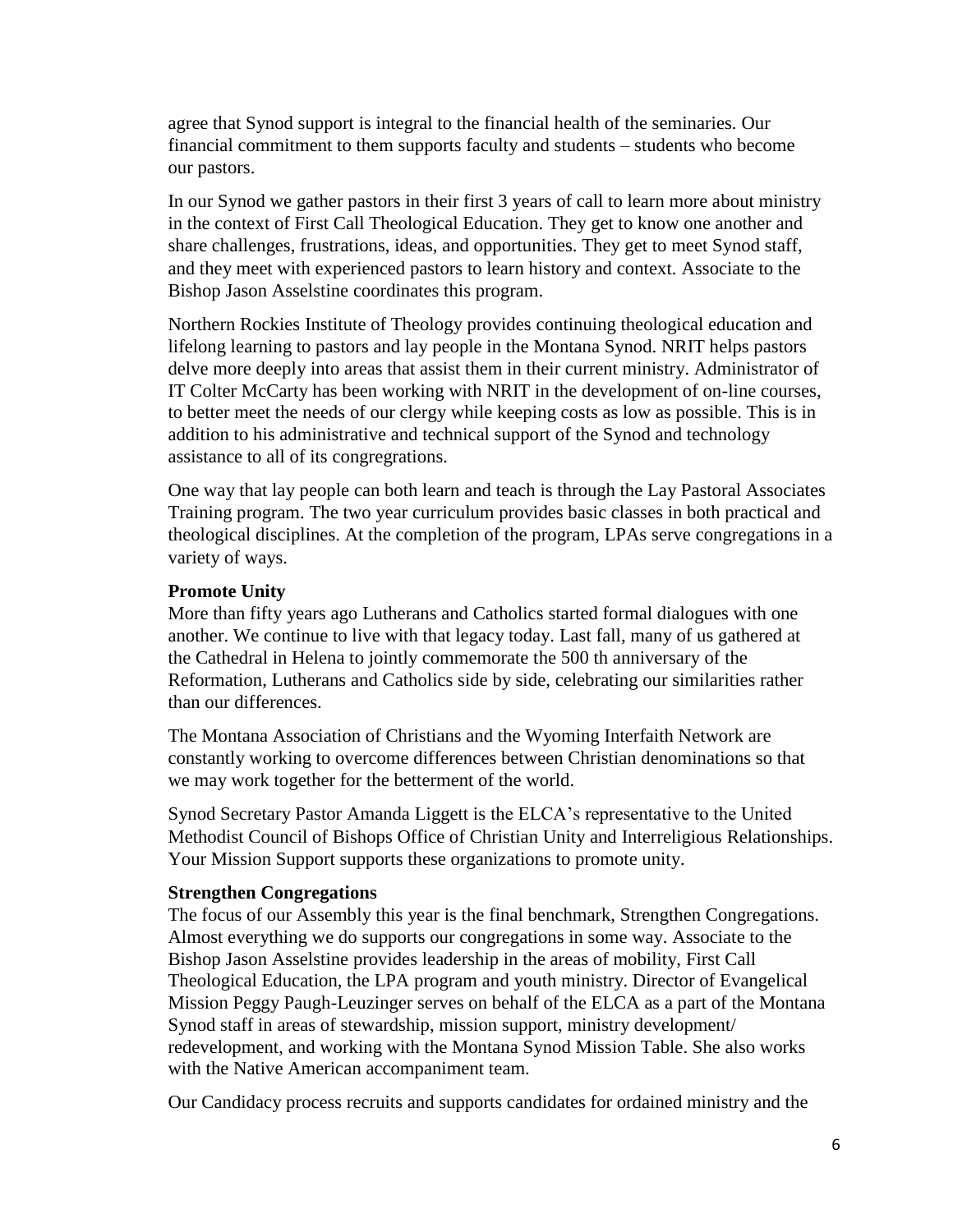lay rosters, encouraging the exploration of vocation, and acquiring the education and tools necessary. Some of our pastoral candidates are right out of college, and some are second or third career. Some have known all their lives that they wanted to be a pastor. Others heard the call more gradually. The Montana Synod Candidacy process supports the congregations of the synod through the candidacy, assignment and mobility processes.

In our Synod, we have three congregations that we specifically support financially: Freedom in Christ Prison Congregation, Spirit of Life at the Fort Peck Adult Correctional Facility, and Our Saviour's Lutheran on the Rocky Boy Reservation.

According to the Freedom in Christ website, when faith communities work with inmates while in prison, and during their transition back into communities, recidivism rates are four to five times lower than state and national rates. That means that the inmates who participate in Freedom in Christ have a much higher chance of staying out of prison in the future. They are better prepared for the transition and have a support network that really does help them succeed.

Pastor Rob Nedbalek and a team of volunteers offer incarcerated individuals access to God's grace, God's love, God's forgiveness through worship, Bible study, baptism, and caring hearts.

Pastor Christine Holler-Dinsmore has worked with the incarcerated on the Fort Peck Reservation for several years. She says, "Our ministry is devoted to forming a healthy community centered on Christ and the Creator, and reaching out from that stance to create healthy members of a community." Spirit of Life serves both men and women, with worship, Bible Study, and social time. They have a garden! Those who enjoy working in it are inspired to continue gardening after their release. Since this ministry began, over 100 brothers and sisters have been baptized.

Our Saviour's Lutheran Church has served the people of the Rocky Boy Reservation since 1920. It's one of 22 Native congregations in the ELCA. In addition to regular worship, this congregation offers many ministries that reach out into the community  $- a$ sewing group and classes, layette ministry, children's Christmas gift give-away, a thrift store, and a large facility that can be used for many different needs in the community. Servant groups come from near and far to help maintain and upgrade the structures. Pastor Linda Webster also organizes cross-cultural experiences that help educate seminarians, pastors, and lay people about the Native cultures.

I hope this presentation has shown how the Synod's funds are used to promote and achieve our benchmarks. If you weren't able to attend the Budget session earlier today, I am available to answer your detailed questions throughout the Assembly –just catch up to me during the break times, or leave a message at the Assembly Office. Thank you.

\_\_\_\_\_\_\_\_\_\_\_\_\_\_\_\_\_\_\_\_\_\_\_\_\_\_\_\_\_\_\_\_\_\_\_\_\_\_\_\_\_\_\_\_\_\_\_\_\_\_\_\_\_\_\_\_\_\_\_\_\_\_\_\_\_\_\_\_\_\_\_\_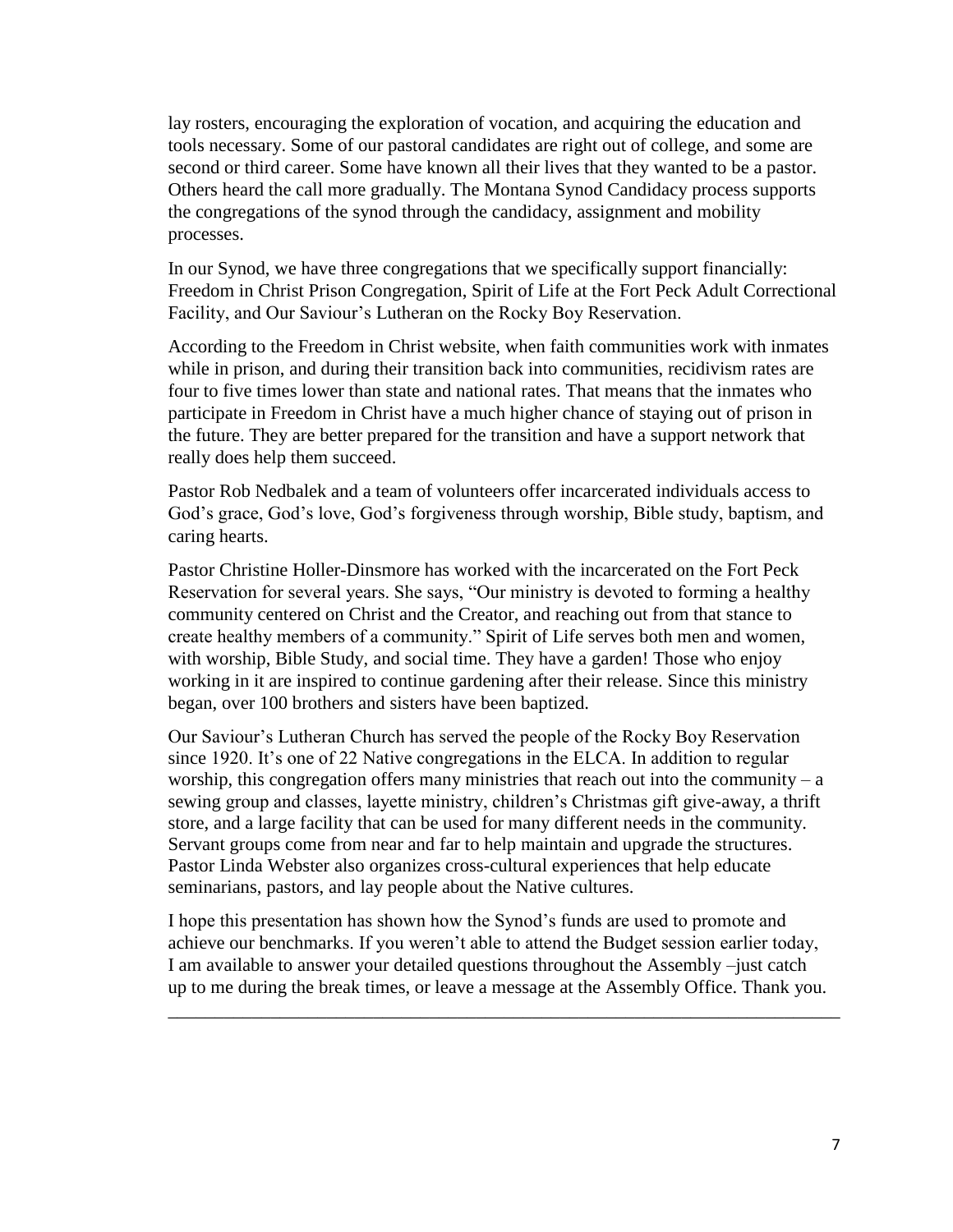#### **COMPREHENSIVE MINISTRY POP-UP**

Pastor Lynne Ogren of Zion Lutheran Church in Lewistown reported on the results of a comprehensive ministry report done with Pastor George Karres, the former DEM of the Montana Synod. They have used Vibrant Faith in the Congregation and are growing in what the faith formation model means for them.

#### **REPORT OF THE CHURCHWIDE REPRESENTATIVE**

Pastor Brenda Smith presented the report of the Churchwide Representative. Her presentation was entitled, *Say, Amen!* She shared a video from the Presiding Bishop Elizabeth Eaton about grace.

Pastor Smith highlighted some specific ministries in the Montana Synod and thanked us for our mission support, Lutheran Disaster Response donations, and hunger grant partnership. She explained how our partnership benefits the church both domestically and globally. The ELCA is in the midst of a Capital Campaign, with 81% congregational participation. Churchwide is focusing on the two priorities: lay leadership and congregational vitality. Regarding faith formation, churchwide is working on a bible study based on Bishop Eaton's 5 Emphases. Our church is always seeking ways to enhance our ecumenical and interreligious partners. Pastor Smith closed with amen and thanks.

#### **COMMUNITY OUTREACH POP-UP**

Pastor Andrew Wendle, who serves Eidsvold Lutheran Church in Somers, told the story of how their congregation became more involved in the life of the community, especially the school. Through various outreach activities, they built relationships that proved vital when the community faced tragedy and threat. They were already present and able to help, because they were able to say, "We are here with you."

#### **GREETINGS FROM PORTICO**

Andrea Arey shared a short video from Portico explaining the mission of the ministry. It's possible to live well, even in challenging times. She highlighted two resources – a bible study that works around the wholeness wheel and a labyrinth. She invited all rostered ministers fifty and older to attend a pre-retirement seminar in October at Our Redeemers in Helena.

#### **CAMPUS MINISTRY POP-UP**

The new MSU campus minister, Pastor Kathie Aasheim, brought greetings. Campus ministry helps young people continue their faith formation throughout the college years. She shared ways that congregations can help fund these ministries and asked that congregations share names of students from our congregations who are attending school at UM or MSU.

Bishop Crist pointed out that we still do campus ministry when many of our fellow denominations have ceased their efforts in that ministry.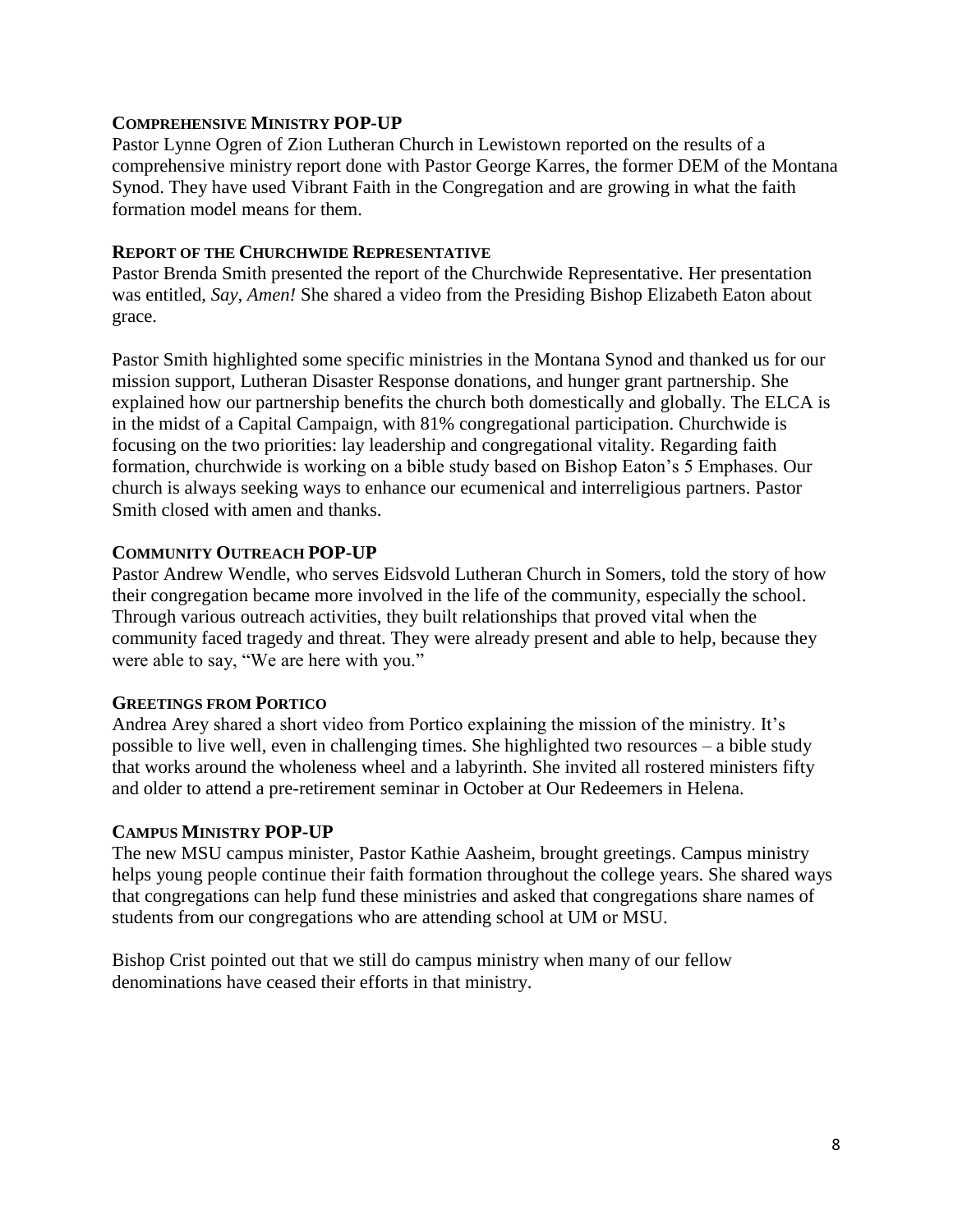#### **GREETINGS FROM PACIFIC LUTHERAN THEOLOGICAL SEMINARY AND CALIFORNIA LUTHERAN UNIVERSITY**

Sarah Wilson brought greetings from PLTS and CLU. She thanks the Montana Synod for all the support we give to the school and the students, especially for financially supporting the seminary. She then shared a video about the schools and their partnership.

#### **GREETINGS FORM THE ELCA CHURCH COUNCIL**

Leslie Swenson, of Fairbanks, Alaska, brought greetings from the ELCA Church Council. She thanked Bishop Jessica Crist for coming to the Alaska Synod Assembly, where Bishop Shelley Wickstrom was reelected on the first ballot. Ms. Swenson has been on the council since 2013 and will serve until 2019.

The council is working on their own benchmarks, with their major focus at the moment being on a well-governed, connected and sustainable church. They work closely with TEAC – Theological Education Advisory Committee, to find ways to raise up new leaders in the church. Colter McCarty has been especially helpful in explaining how IT is integral to communication today.

The council is also focused on the Declaration on Interreligious Commitment, the draft Social Statement on Women and Justice (almost ten years in the making), and the entrance right discernment group for Ministers of Word and Service. She invited comments and conversation around any of these topics.

#### **GREETINGS FROM THE ELCA FOUNDATION**

Beth Adams, charitable gift planner for the synods of Region 1, shared that she has a workshop tomorrow about endowments. She would especially like to talk to congregations she has not visited yet.

#### **THANKS TO THE WOMEN OF THE ELCA**

This group is hugely helpful in registration, during the voting process and in many other ways throughout the assembly.

#### **ELCA YOUTH GATHERING POP-UP**

Pastor Jason Asselstine spoke about the upcoming youth gathering in Houston. He provided a list of the committed congregations, so that we can pray for them as they travel and go through the experience. There will be two buses traveling to Houston from Montana, in addition to those who are flying.

#### **CLOSING PRAYER**

Alex Tooley led the Assembly in prayer.

*The Assembly was recessed for dinner.*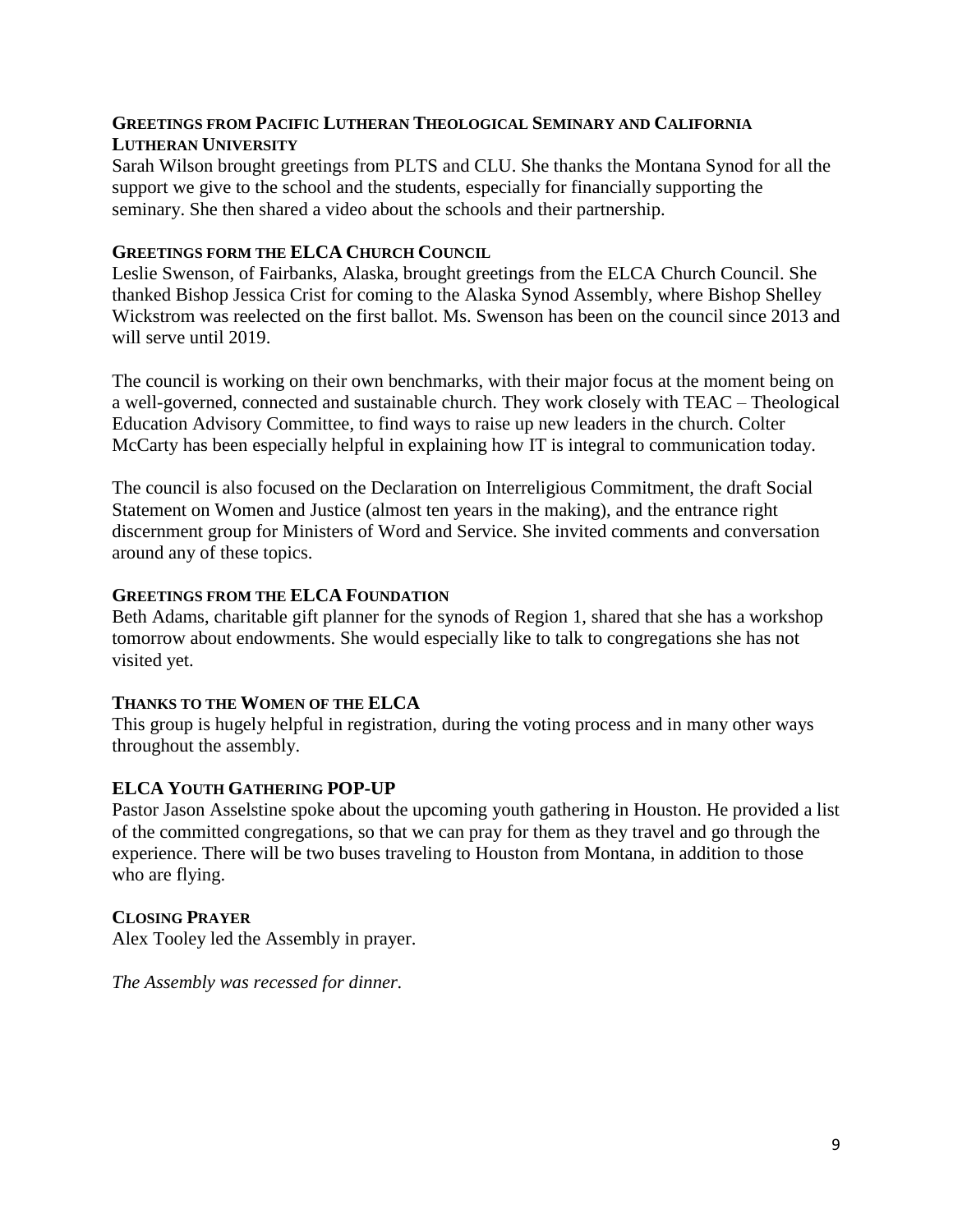### Plenary II: 7-8 PM, Friday, June 1

#### **Credentials Report**

Neal Wedum presented the Credentials Report: Clergy: 84 Lay: 137 Total Voting Members: 221 Visitors: 33 Total in Attendance: 252

#### **REPORT OF THE NOMINATING COMMITTEE BY CHAIR ROB STUBERG**

The Chair of the nominating committee, Rob Stuberg, presented the slate of candidates:

| Synod Council                                                                           |
|-----------------------------------------------------------------------------------------|
| Tom Gossack: Synod Vice President                                                       |
| Rev. Amanda Liggett: Synod Secretary                                                    |
| Kris Gunsten: Five Valleys Cluster                                                      |
| Allen Hansen: Beartooth Cluster                                                         |
| Rev. Gretchen Wagner: Northeast Cluster                                                 |
| Rev. Anna Merritt: Russell Country Cluster                                              |
| <b>Churchwide Assembly Voting Members:</b>                                              |
| Position 1: Clergy - Bishop Jessica Crist                                               |
| Position 2: Clergy - Rev. Seth Nelson or Rev. Elisabeth Daniels                         |
| Position 3: Clergy - Rev. Mark Taylor or Rev. Arne Bergland                             |
| Position 4: Lay Male - Synod Vice President Tom Gossack                                 |
| Position 5: Lay Male - Richard Brown or Paul Armstrong                                  |
| Position 6: Lay Male - Gordon Oelkers or Peter Metcalf                                  |
| Position 7: Lay Female - Sue Ost or Jaynee Groseth                                      |
| Position 8: Lay Female - Laura Lee Ullrich or Autumn Keller                             |
| Position 9: Lay Female - Kim Moss or Amanda Nelson                                      |
| Position 10: Youth/ Young Adult - Cheyenne Damron or Alex Tooley                        |
| Position 11: Person of Color - Loni Taylor or Elias Nawawieh                            |
| <b>ELCA Church Council (Choose 2)</b>                                                   |
| Lisa Carlson, Jan Martin or Mary Hutchinson                                             |
| <b>Synod Nominating Committee</b>                                                       |
| 1 Clergy: Rev. Mark Taylor                                                              |
| 1 Lay Male: John Mundinger                                                              |
| 1 Lay Female: Barb Arensmeyer                                                           |
| <b>Kogudus</b>                                                                          |
| Position 1 - Rev. Stacy Siebrasse                                                       |
| Positions 2,3,4,5 – Rev Wade Brinkhopf, Tamara Bushnell, Deb Cathey, Craig Ekegren, Joy |
| McSparron, Arlene Kaurin                                                                |

Dick Deschamps led the Assembly in prayer.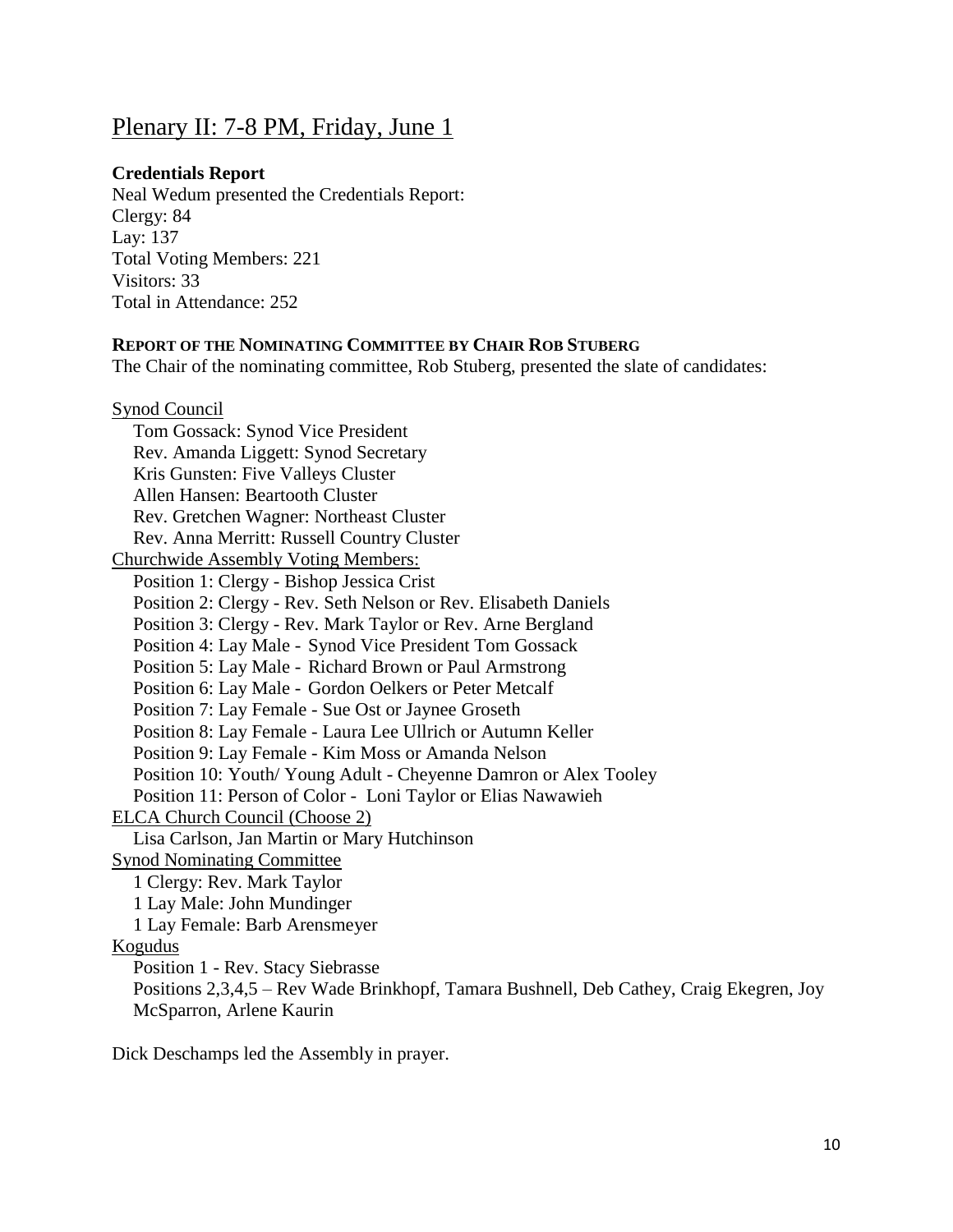#### **1ST BALLOT**

The first ballot was distributed and collected by WELCA, Neal Wedum, Pastor Jason Asselstine and Dick Deschamps.

\_\_\_\_\_\_\_\_\_\_\_\_\_\_\_\_\_\_\_\_\_\_\_\_\_\_\_\_\_\_\_\_\_\_\_\_\_\_\_\_\_\_\_\_\_\_\_\_\_\_\_\_\_\_\_\_\_\_\_\_\_\_\_\_\_

#### **BISHOP'S REPORT**

Bishop Jessica Crist presented the Bishop's Report.

Report of the Bishop to the 2018 Synod Assembly

Let us pray: Gracious God, we give you thanks for your church, and for the many saints both recent and long-ago who have answered your call to service. Fill us with your spirit so that we, too, may serve. Amen.

Sisters and brothers, it is good to be here. Welcome. Whether it is you first Synod Assembly or your  $31<sup>s</sup>$ , welcome. Welcome to Voting Members and guests, welcome to featured speakers and workshop leaders, welcome to synod staff and hotel staff, welcome to anybody who wandered in here by mistake. You are welcome.

Our Assembly this year is based on one of our Synod's 5 benchmarks. Those benchmarks are:

Meet the future boldly.

Serve the world, especially the poor and those in need.

Deepen faith and witness.

Promote unity.

Support congregations.

For the last 5 years we have emphasized one of the benchmarks each year in our Assembly theme, and this year we are focusing on Strengthening Congregations. Our keynoters tomorrow and our workshops will help us find ways to strengthen congregations. But even though we orient our Assembly on one of the benchmarks each year, we keep all five in front of us as we plan and evaluate our work as a Synod.

The first benchmark, the one that pushes and pulls us every day and is overarching, is "Meet the future boldly." It is what has inspired us to go forward with our new building, which you will have a chance to see tomorrow. It is what we point to when nay-sayers suggest that we could make do with what worked in 1975. Make do? Yes, we are pretty good at that. We made do in the 1975 building long after it was no longer practical. And we made do in our temporary headquarters on two floors of New Hope here in town for almost 2 years. We know how to make do.

But we also know how to move beyond simply making do, for the sake of the Gospel. Our new building gives us the capacity to have meetings in our conference room, rather than renting or borrowing space. Our new building gives us the ability to conduct far more meetings electronically, saving time and money. My son now works in the Governor's office. They fly places. He called me one day last week after they had had a meeting in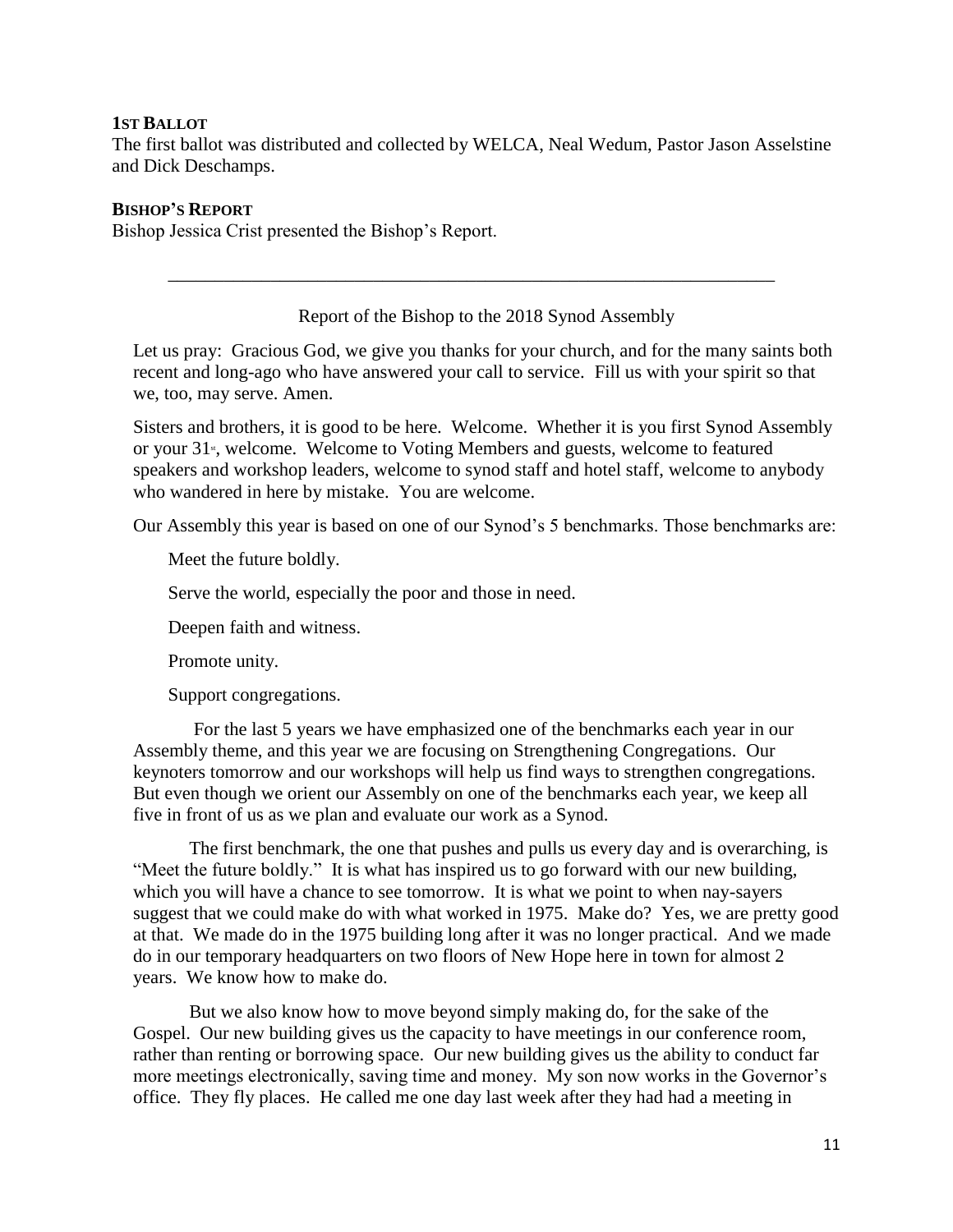Browning, another in Havre, and a third at Rocky Boy. He said, "Mom, you know you really save a lot of time when you fly. You really should get a plane." I responded, "We're not getting a plane. But we've got a new building that is equipped to connect us with people all over the synod. And it costs a heck of a lot less than a plane." Does that mean that we'll never drive to your congregation again? Does that mean that we won't drop in on your congregation en route to someplace farther away. No. But what it does mean is that we will be careful in our travel, that we will be mindful of how much we spend driving, and how much time. When needed, we will not hesitate to get there. But we are trying to be good stewards of our resources.

Our new building is designed to steward resources. From the angle of the roof to the materials in the construction to the landscaping, the Synod House is helping us meet the future boldly.

We had help with our building. We had local volunteers, especially from Our Redeemer's in Helena and Bethel in Great Falls. And we had the Mission Builders. Do you know about the Mission Builders? They come from around the country to help churches, camps, and now Synods build their buildings. They get paid minimum wage, and they gave it all back, to help the building. Check out the Mission Builders display and consider if you would like to join they somewhere. You'll find that they don't just build buildings, they build relationships, and they build faith.

Some of our Mission Builders have returned to be here for the dedication tomorrow. Jim and Chris Dyess, Arne and Mim Fichtenberg, Arvin Pletcher, Allan and Sue Ost are here this weekend. Please thank them. And please give special thanks and a standing ovation to Sue and Allan Ost, who made the trip from Havre almost every week all winter and all spring. Thank you.

Also critical to the project were Mission Builders Kathy and Terry Thiel, Steve and Carole Schenck, and Chris Dunker.

We invite you to come and see your building. And we invite you to consider making an ongoing commitment to paying for the project. We have a 25 year mortgage with the Mission Investment Fund, and we are looking for donors to commit to helping pay that down. Talk with any of the officers.

Another way that we meet the future boldly is through our new Director for Evangelical Mission, Pastor Peggy Paugh Leuzinger. A year ago, the position was filled by Pastor George Karres, who announced soon after the Assembly that he was going to retire and move to Tucson. After thanking him and wishing him farewell, we didn't waste a moment, and issued a call to Pastor Peggy to be the new DEM. You may be used to seeing her sitting up front as Secretary for the previous 11 years. Now she has a new role in the Synod working with congregations and ministries.

Meeting the future boldly directs just about everything that we do.

Our second benchmark is "Serve the world, especially the poor and those in need." You do that in your congregations, with soup kitchens, homeless ministries, gas cards, food pantries. Your congregations' contributions to ELCA World Hunger help people in need both abroad and in the US.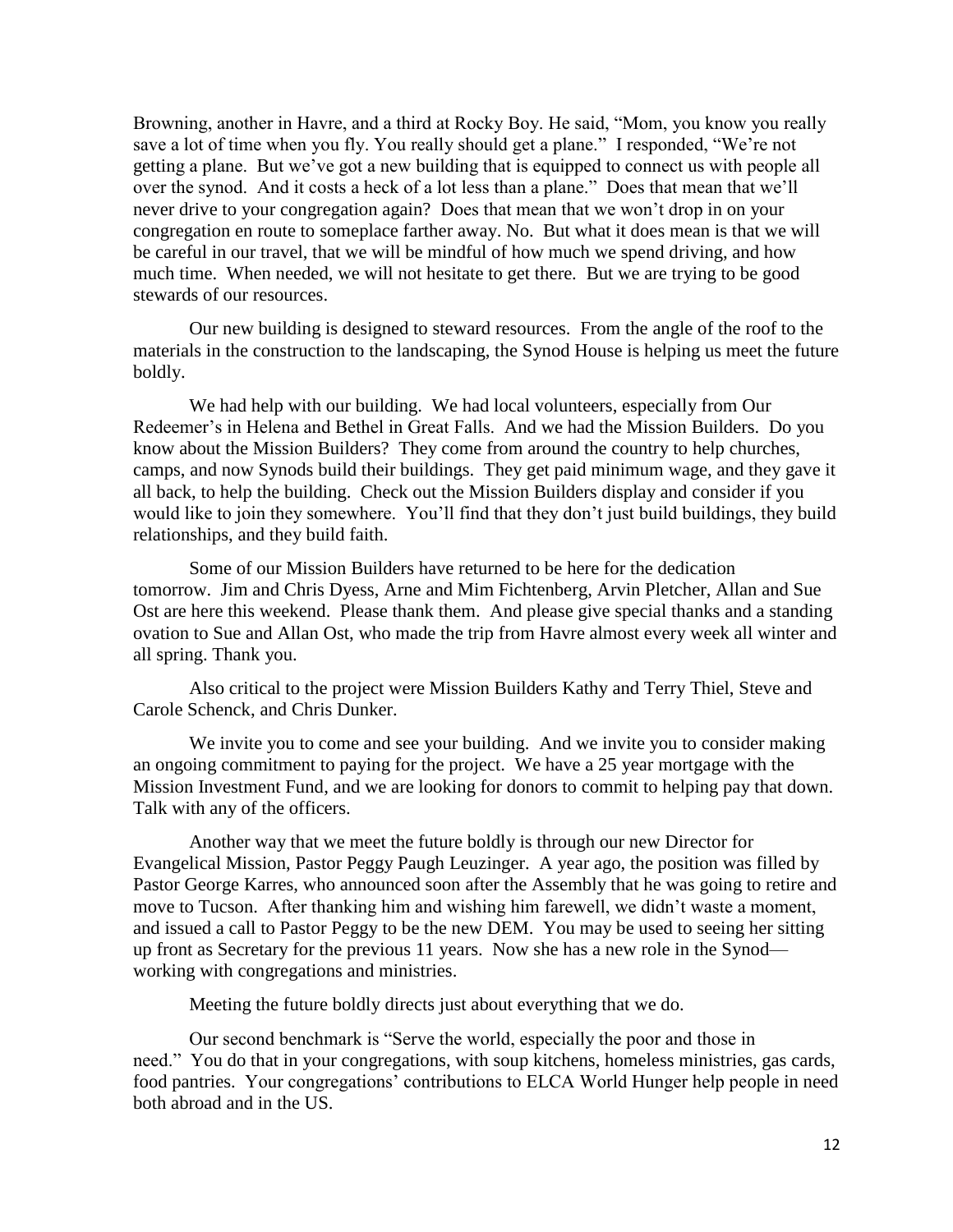Our Synod is committed to this benchmark. This year our Assembly offering will go to Puerto Rican ELCA congregations who have sustained damage during last year's hurricane season. The devastation was so widespread that many parts of the island are still without power or water. ELCA congregations lost power and windows and had roof damage. This offering is a way our Synod partners with the Caribbean Synod to support their congregations in need.

Last year was a horrendous fire season--forests in the west and prairies in the east, exacerbated by severe drought. Money to help with fire relief came in from around the country, and we were able to help some eastern Montana ranchers get donated hay from the Midwest.

And then there was this winter. Most severe winter in a long, long time. While for many it was an inconvenience, for some it was life threatening. In particular, remote communities on reservations found themselves cut off from food. Along with others, we stepped in. Thanks to Dick Deschamps, Montana Synod Disaster Coordinator, and chair of the Montana VOAD, we were able to identify the areas of most need, which turned out to be on the Northern Cheyenne reservation. So we committed to pay for a truckload of food to be delivered to Lame Deer, enough to feed 400 families for 5 days. And we put out a plea for donations, and the money came in. Thank you.

I mentioned that your World Hunger donations not only go abroad but also come back to the United States. This year 3 projects in the Montana Synod were funded—one at Our Savior's Rocky Boy, for care packages for people without access to groceries; one at Our Savior's Laurel for a community garden, and one to the Montana Association of Christians, for advocacy for the poor. Make sure you visit the world hunger table and sign up to help with education and recruitment in our synod. Pastor Jessie Obrecht of Fairfield is heading up that group currently.

We connect with the world through our Global partnerships. Bradn Buerkle is a missionary in Russia, originally from Plevna, and is supported by congregations in our Synod. Gustavo Driau is a coordinator for the ELCA in Latin America and is supported by some of our congregations. In addition, we have 7 Young Adults in Global Mission from our Synod this year—serving in places as diverse as the United Kingdom to the divided West Bank. The YAGM program gives young adults an opportunity to serve overseas for a year, and sends them home excited about the global reach of the church.

And, of course, we have our two Companion Synods, the Bolivian Evangelical Lutheran Church, and the Cape Orange Diocese of South Africa. Next June, at our Synod Assembly, we are hoping to have a visit by Bishop Motsumai Manong from South Africa. If you are interested in helping out with that visit, we could use you.

And this September, we are arranging for a group to visit Bolivia for their  $80<sup>th</sup>$ anniversary. They are particularly interested in meeting LPAs, and knowing Spanish is a real plus. If you are interested, please let me know after the Assembly.

Companion Synod relationships are based on accompaniment. That means we aren't the Friendship Force, we are not the USAID, we are not the Peace Corps, and we are not  $19<sup>th</sup>$ century missionaries, or even  $20<sup>th</sup>$  century missionaries. We are partners, equals. We learn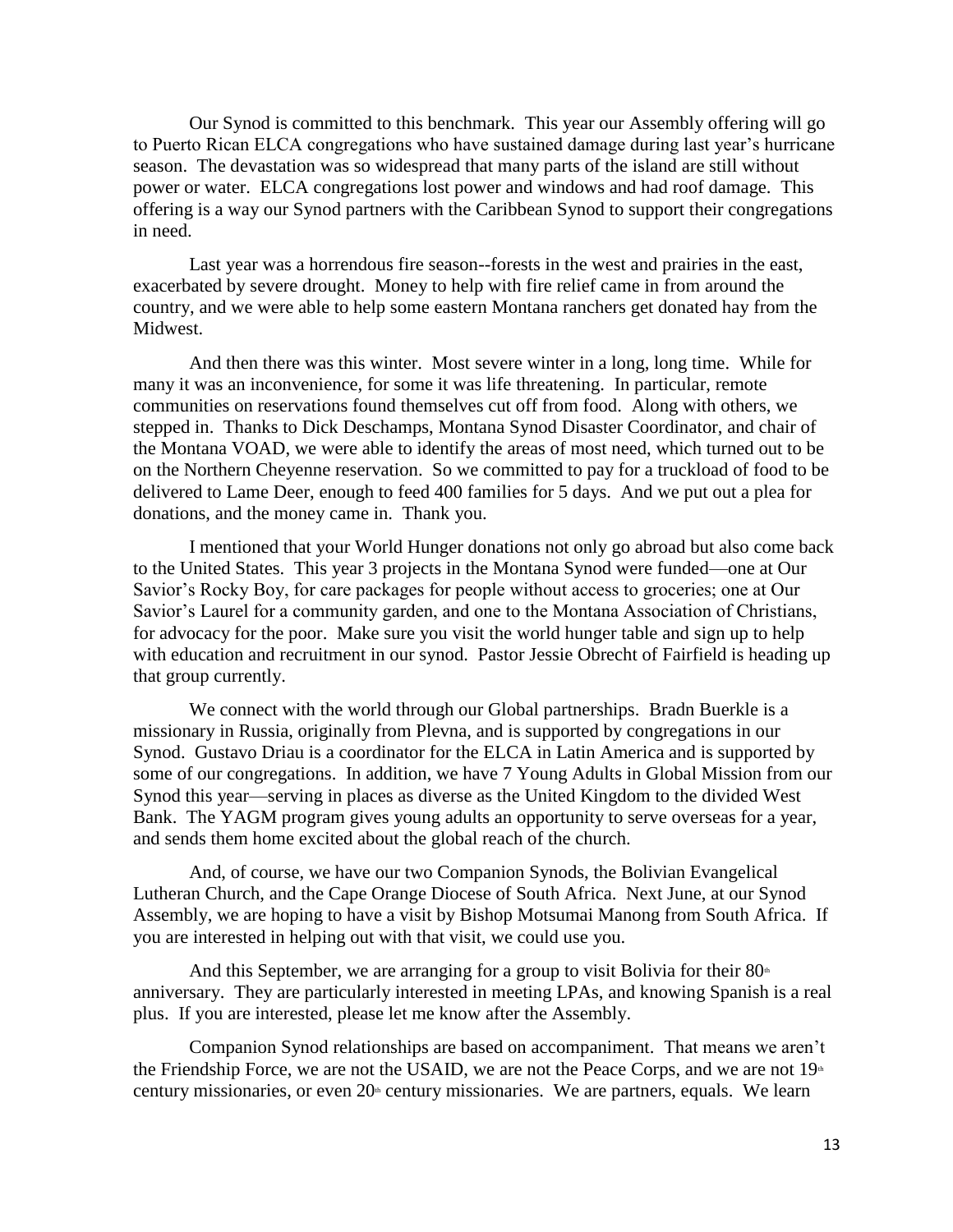from one another and share with one another. Companion Synods are partnerships with Lutheran churches in the global south. They may have been originally set up by missionaries from Europe, (just as our church was originally set up by missionaries and settlers, and just as the European churches were set up by missionaries from the middle east, originally!) But they are independent churches. In September, the Bolivian church celebrates 80 years of being its own church. For South Africa it is in the 40s. For us, 30.

But that is to say, we do not go to Bolivia and South Africa to take the Gospel to them. The Gospel is already there! We go to learn and share, to deepen our faith and witness together.

The third benchmark is "Deepen faith and witness." That's what you do in your congregations every Sunday with worship and Bible study. That's what you do when you reach out to your neighbors, when you live out your faith in a public way. You know the statistic: On average a Lutheran invites someone to church once every 24 years. Our church is over 30 now. It's time to invite someone else.

But there are other ways that congregations witness, as well. Anybody here do "God's work. Our hands?" If you are out there in the community with your gold t-shirts on, you are witnessing by your work and presence. If your congregation volunteers at the homeless shelter, picks up trash along the highway, hosts travelling cyclists; makes prayer shawls for the highway patrol; sponsors a girl scout or boy scout troop, makes quilts for Intermountain; visits Freedom in Christ; sends socks to Spirit of Life; does a work weekend at Rocky Boy; hosts a booth at the county fair—you are doing a kind of witness.

One of the ways that our Synod supports deepening faith and witness is through NRIT, the Northern Rockies Institute of Theology. NRIT provides continuing theological education and lifelong learning to rostered leaders (who are required to do 50 contact hours annually), to LPAs (who are expected to do 20 hours), and to interested lay people. NRIT was set up in the 1970's along with a whole lot of similar agencies across the church, and is the only one still at work. Stop by the table and learn more. And if you would like to host or cosponsor an event in your congregation, talk to Director Jenny Kunka. NRIT is a gem.

Another way that our Synod supports deepening faith and witness is through the LPA program. The LPA program certainly supports congregations by training leaders. But it also strengthens the participants by giving them education and tools that deepen their faith and witness. Talk to anyone who has been through the program and hear their stories. Tomorrow morning, just after the opening devotions, we will recognize 20 new LPA's who have completed the program. There are others in the pipeline, as well. And we are starting a new class in the fall. Stop by the LPA table and learn more. This is a fabulous program. We've even had visitors from other synods coming to see how we do it. The LPA program is very important.

And of course, what is our church without its youth? We are doing youth ministry differently from a generation ago. Gone are the days when every congregation has a Luther League. Instead, we have an annual Synod Youth Leadership event. This year it was in Helena. And we have a big push to go to the ELCA Youth Gathering. Pastor Jason Asselstine has organized 2 buses to go from Montana to Houston at the end of the month, where the riders will join with other Montana Synod youth and adults and about 30,000 others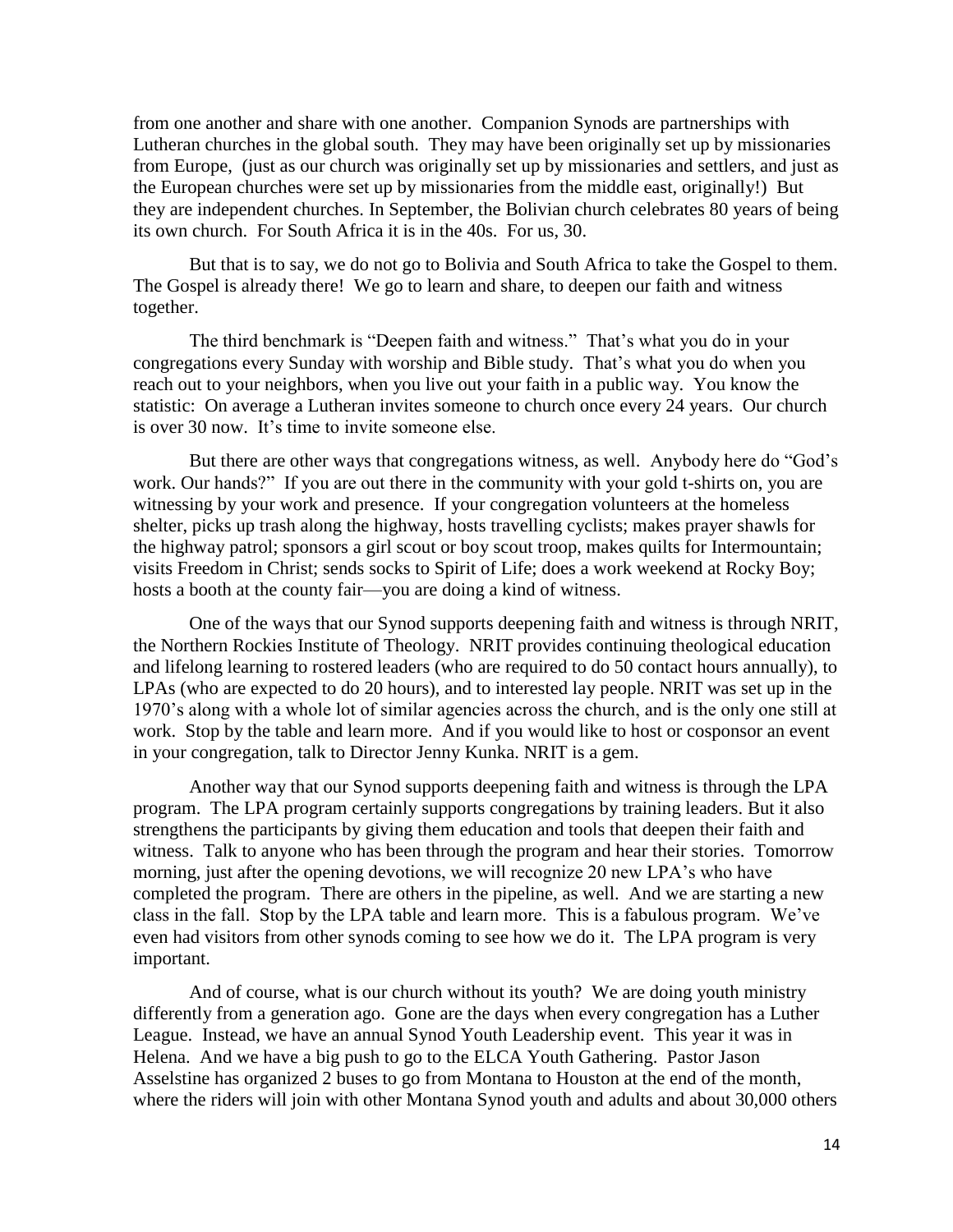from around the church. The youth gathering can be a life changing event. Keith Weatherford of Lutheran Church of the Good Shepherd in Billings is assisting Pastor Jason in coordination. Colter McCarty from our office will be there to help with tech matters, and I will be there as well.

The fourth benchmark is "Promote unity." We live in a fractured time. A recent study suggested that we are getting more polarized rather than less, even though we have many of the same basic values as a society. We are not of one mind on all things as a church, but we do share fundamentals, "One Lord, on faith, one baptism." As ELCA churches we share our commitments stated in the Confession of Faith in our synod and congregational constitutions. In these fractured times, it is more important than ever for our congregations to be places where people can disagree but still be one in Christ.

 $2017$  saw the  $500<sup>th</sup>$  anniversary of the Reformation. It was the occasion for all sorts of attention from the secular media, and for all kinds of spotlights on Luther and the whole Protestant Reformation. Lutherans tended to note the anniversary of the Reformation by promoting close ties with the Catholic Church. In Lund, Sweden, there was a service attended by Pope Francis. In Helena, Montana, a magnificent Vespers in the Helena Cathedral was presided over by Bishop George Thomas, Bishop Michael Warfel, Former Bishop Mark Ramseth and Bishop Jessica Crist. This was really a big deal. And the previous Friday we held a Convocation jointly with the Diocese of Great Falls/Billings, and focused on the 5 ecumenical imperatives proposed by "From Conflict to Communion." Those imperatives are:

1. Catholics and Lutherans should always begin from the perspective of unity and not from the point of view of division in order to strengthen what is held in common even though the differences are more easily seen and experienced.

2. Lutherans and Catholics must let themselves continuously be transformed by the encounter with the other and by the mutual witness of faith.

3. Catholics and Lutherans should again commit themselves to seek visible unity, to elaborate together what this means in concrete steps, and to strive repeatedly toward this goal.

4. Lutherans and Catholics should jointly rediscover the power of the gospel of Jesus Christ for our time.

5. Catholics and Lutherans should witness together to the mercy of God in proclamation and service to the world.

We take our ecumenical commitments very seriously, both with our full communion partners, and with other Christians. As we look to supporting congregations across our synod, cooperative work with full communion partners is essential. We are working with Presbyterians, Episcopalians, United Methodists and the United Church of Christ. Pastor Amanda Liggett represents us in the national ecumenical dialogues, as well as representing the ELCA on the United Methodists national governing body. Plus she serves the Methodists and Lutherans together in Lavina, Montana. That's how we do ecumenism, from the local to the global. We are active members of the Montana Association of Christians, with Pastor Kendra Wilde serving as President, Jan Martin as Treasurer, and until May, Pastor Martha McCreight as Secretary.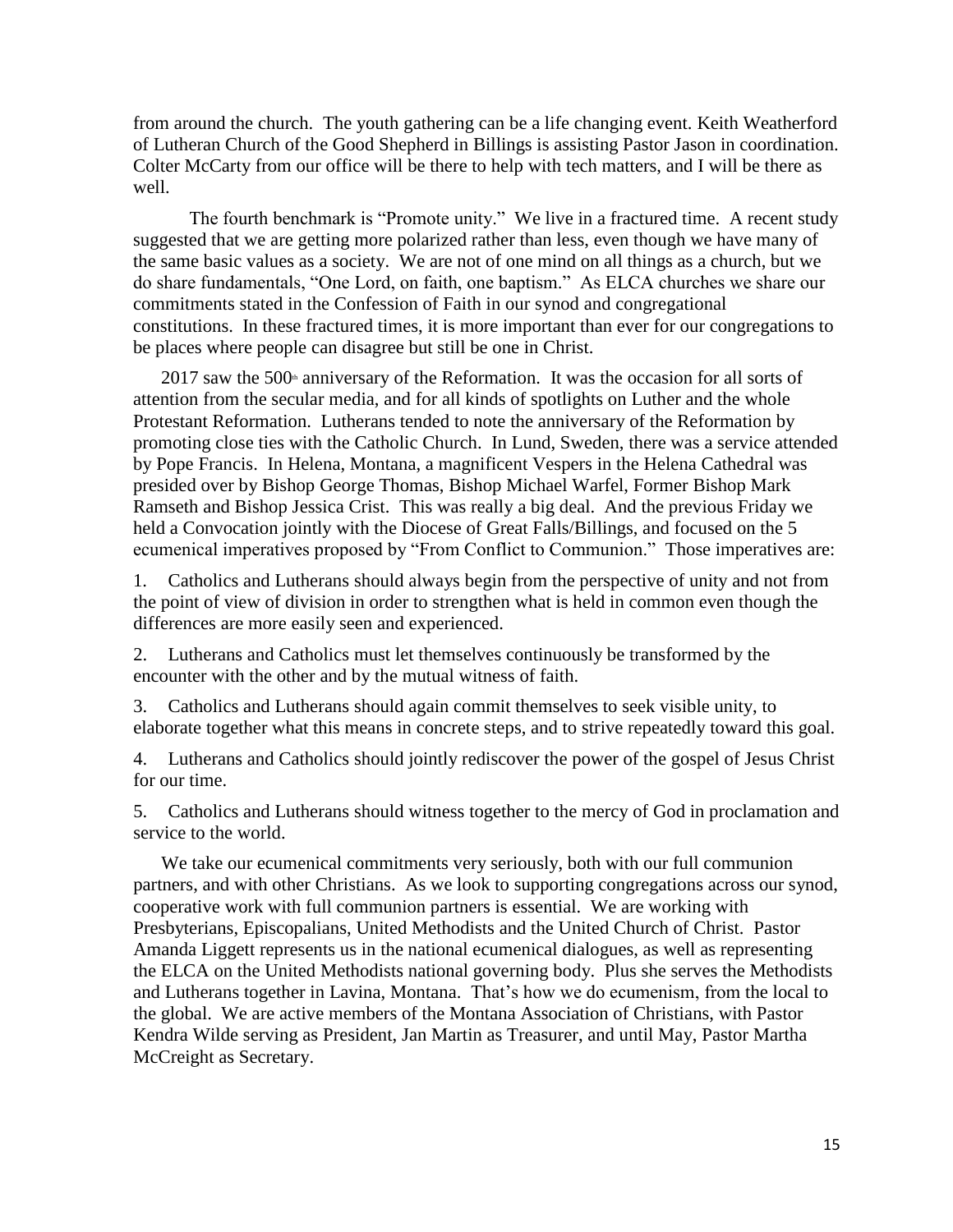In today's world we also are aware of sisters and brothers of faiths other than Christian. We have a 20+ year history of relationship with the Montana Association of Jewish Communities. We have a fledgling Montana Interfaith Network, and in Wyoming the Wyoming Association of Churches has officially become the Wyoming Interfaith Network from WAC to WIN.

Twenty or so years ago the ELCA adopted a statement on ecumenism that has been a marker for how we conduct ourselves ecumenically. Now there is a proposed declaration on interreligious relationships, slated to be voted on at the 2019 Churchwide Assembly. Pastor Miriam Schmidt is leading a workshop on it.

When we talk about promoting unity, it is not just about getting along with folks from other backgrounds. It is also about finding ways for congregations to work together cooperatively to strengthen their ministry. Next week I am meeting with 4 congregations who are facing some financial challenges. They have always been separate congregations, but we are starting the conversation about how they might support one another, how they might work together. It's about promoting unity for the sake of the Gospel.

The fifth benchmark is to "Support congregations." Much of what we do in the Synod Office is to support congregations. Whether it is working with congregations in transition, engaging in congregational ministry reviews, assisting with conflict resolution, answering questions about pensions, registration, tax status, tech support, constitutions--we are all about supporting congregations.

One of the innovative ways we support congregations is through the LPA program. I mentioned it as a way to deepen faith and witness. But it is also a way to support congregations. LPAs supply preach when pastors are gone. They assist with hospital visitation, teaching, administrative tasks in their home congregation, depending on the need and the skill set. Some LPAs do more than fill in. Some LPAs are long term interims in congregations who would otherwise not have a pastor. As we have fewer pastors available to serve, and fewer interim pastors, we are asking LPAs to step up and serve congregations, with pastoral support from a Vice Pastor, on a long-term or short-term basis. Supporting congregations is our bread and butter.

And do you notice? Each of these benchmarks leads into the others. What we do is interconnected.

This Assembly we focus on congregations. Our Churchwide Representative, the Rev. Brenda Smith, works with faith practices, and will be sharing those with us in her keynote and workshop tomorrow. Our other keynote, Linda Bobbitt, is a former Vice President of the Rocky Mountain Synod, our neighbor to the south. As Vice President, she became interested in congregational vitality, and developed a way to help congregations assess their vitality. Pastor Mark Gravrock will lead us in Bible Study on Sunday morning.

And on Saturday afternoon we will have a whole host of workshops that will help you strengthen your congregation. Whether it is updating your constitution or reengaging with stewardship, starting an endowment, or understanding family systems, we've got a workshop for you.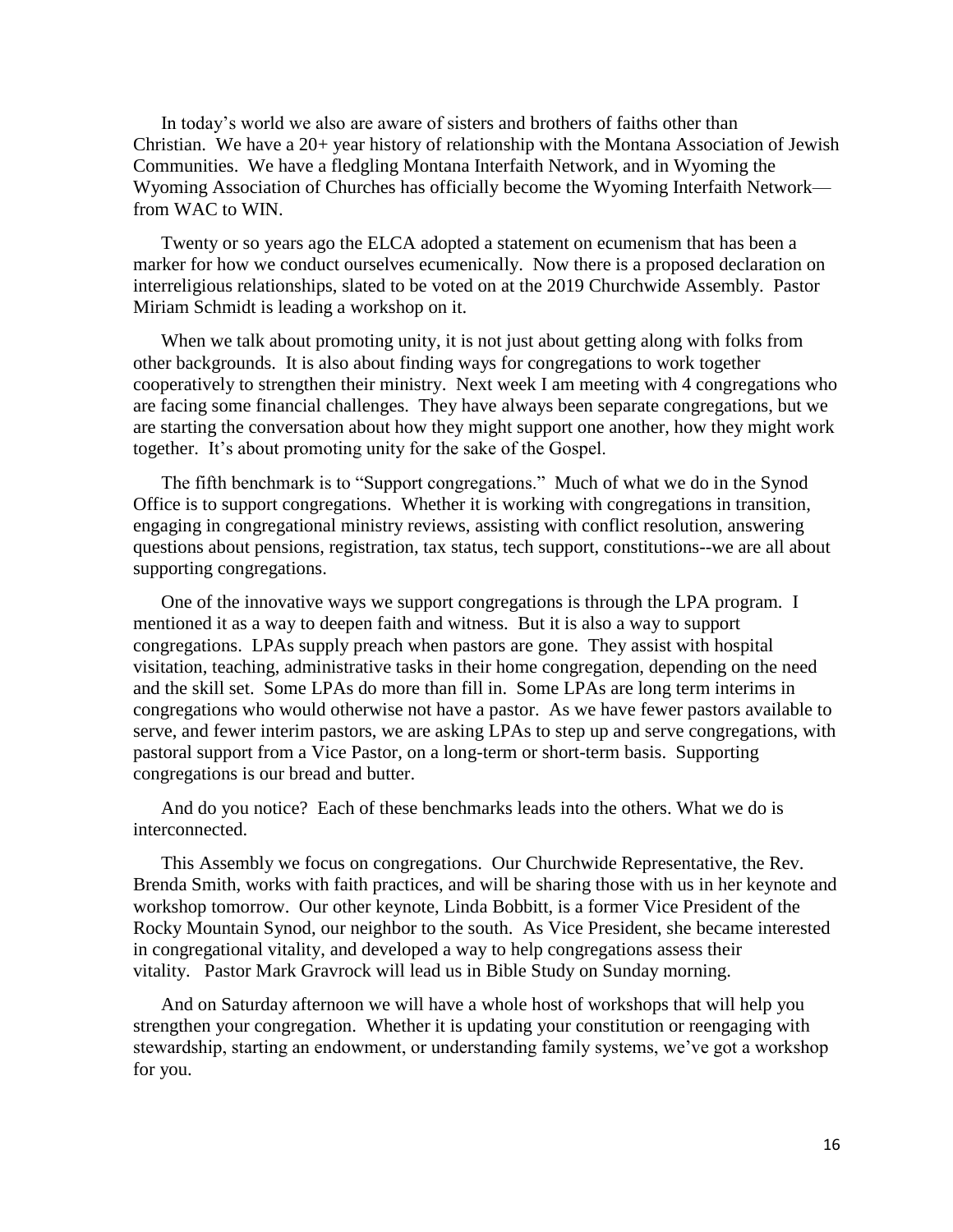At this Assembly we will also be electing some leadership. We need to elect both a Secretary and a Vice President, and several members of the Synod Council. We also will be electing Voting Members to the Churchwide Assembly which is next summer. Those people will go to Milwaukee in August of 2019, and, among other things, vote on the Social Statement on Women and Justice, vote on the declaration on interreligious relations, and elect a Presiding Bishop and a Secretary.

Closer to home, a year from now, the Montana Synod Assembly will be electing a new Bishop. My second term will be up, and I will complete my  $40<sup>th</sup>$  year of ordination. It has been an honor to serve as your bishop for the last 11 years, and I look forward to the next year. But I also look forward to the Synod's developing new leadership for the coming years. This next year will be a time of prayer and discernment for the Synod, and for its leaders. I will be praying and discerning right along with everyone else.

The ELCA Church Council, along with the Conference of Bishops and the Churchwide staff, have identified 2 areas of concentration for the ELCA in the coming years—leadership and congregations. I think we can affirm those. We are doing our Assembly on strengthening congregations. We may also need to encourage congregations to be more flexible in the future. That may mean working with other congregations, sharing a pastor. It may mean sharing a pastor with an ecumenical partner. It may mean working with LPA's and Vice Pastors. And it means inviting congregations to lift up leaders through the TEEM process. This next week I am also meeting with a congregation to talk to them about raising up an LPA for the TEEM program—a route to ordination based in the congregation.

We have talked a lot about leadership—the leadership that we have and the leadership that we need. When I met with the pastors at Chico this year I told them that currently we have the most people enrolled in the LPA program that we have ever had, and the fewest people enrolled in candidacy that we have ever had.

What does this mean? It means that we have been successful in recruiting people into the LPA program, and that is really good. LPA's serve congregations in a variety of ways. It also means that we have been less successful in recruiting people into seminary study, less successful than ever before. And that is not so good. It is not just us. Seminary enrollment is down across the board, across synods, across denominations, across seminaries. We have half the seminary graduates we had a decade ago, and many are unwilling or unable to serve the kinds of places that need pastors. Like rural Montana.

LPA's are part of our solution to the clergy shortage. LPAs are serving a number of congregations, both long-term and short-term. Every LPA has a clergy mentor, and it is a good way to serve congregations. We need LPA's and especially welcome those who can serve remote and rural settings.

But we also need pastors and deacons. So I want to challenge all of you to help with this. I want each of you to look around your congregation, look around your neighborhood and imagine who might be a pastor, who might be a church leader. Look hard. And look again. And then say something. Tell someone that you think they might be a good pastor. Encourage them. Say it again later. Be imaginative. Look at the kid who always wants to help with the offering-encourage her. How about the guy who is retiring from the military tell him that you'd like to see him consider ministry. If you don't do it, and I don't do it, it is not going to happen. Far more people go into ministry because someone encouraged them than because the sky opened up and a voice boomed down at them. Seriously. This is on us.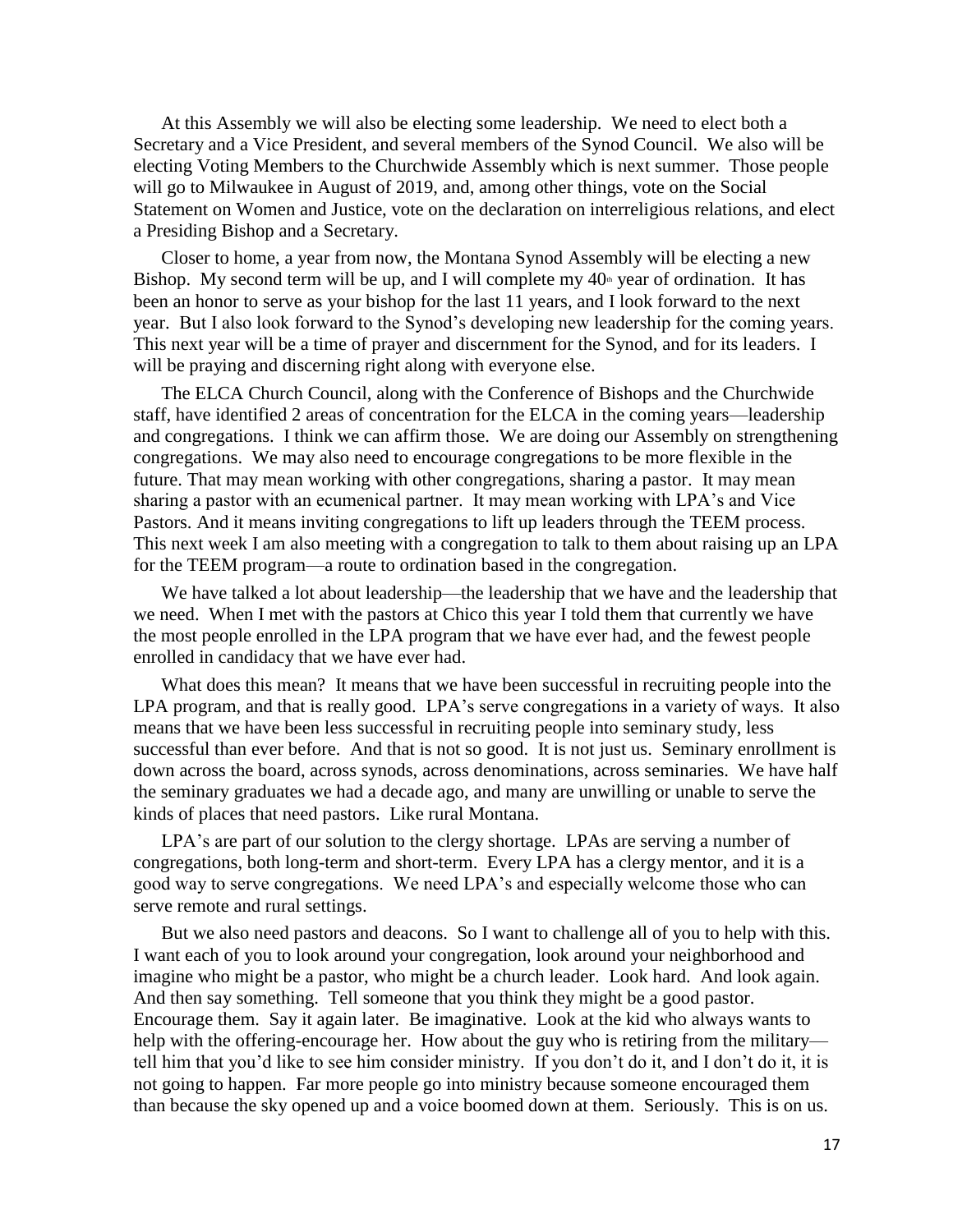And let's not only recruit candidates, let's support them. We have a seminary loan repayment program, in honor of former Bishop Mark Ramseth, that pays one month's loan per student per year. And we have a Fund for Leaders Scholarship that gives seminarians a couple thousand dollars a year. These are greatly appreciated. But they do not cover what it really costs to go to seminary. Seminaries are working hard to lower costs and reduce student debt. Luther has announced that it will offer free tuition next year, following the example of United. But there are other costs. I encourage your congregations to support seminary students financially when they are in seminary. You can provide congregational scholarships. You can contribute to the Fund for Leaders. You can contribute to the Seminary Loan Repayment fund. And you can contribute to the seminary or seminaries of your choice. All is helpful. All is needed. And you can pray. This cannot go on without prayer.

Two years ago our Synod was one of a number of synods who passed a resolution of the Repudiation of the Doctrine of Discovery, and sent it on to the Churchwide Assembly for consideration. We are a Synod in a territory with 7 reservations, 10 federally recognized tribes and 1 state recognized tribe. Eight years ago we adopted an apology to the tribes, and have presented it to 3 tribal councils. We have 2 very different ministries on reservations—an historic congregation, Our Saviour's, on the Rocky Boys Reservation; and an evolving ministry, currently in the tribal correctional facility on the Fort Peck Reservation.

The Secretary of the national American Indian Alaska Native Lutheran Association, Loni Whitford-Taylor, is a member of our Synod. We have had awareness and education events with Episcopalians, with Canadians. We have congregations who are doing outreach in the reservation and urban communities around them. But still there are barriers to us becoming a fully welcoming, fully multicultural church.

Tonight at worship we will use a liturgy designed in response to the repudiation of the doctrine of discovery. It is one way that we are working to move forward, and working to acknowledge the people who were here before the Lutherans. We are all here now, and there is no going back for anyone. My hope is that we will go forward as sisters and brothers.

Before I close, I want to thank the Synod Staff, Susan Hedahl, Executive Assistant; Colter McCarty, Administrator of Information Technology; Pastor Jason Asselstine, Associate to the Bishop; Pastor Peggy Paugh Leuzinger, Director for Evangelical Mission; Jenny Kunka, Director of the Northern Rockies Institute of Theology.

And I want to thank our Synod Council and particularly our officers, for their hard work as volunteers on behalf of the work of the Synod this past year: Tom Gossack, Vice President: Sue Ost, Treasurer and Mission Builder; Amanda Liggett, Secretary.

And now,let us pray:

Almighty God, your Holy Spirit equips the church with a rich variety of gifts. Grant that we may use them to bear witness to Christ in lives that are built on faith and love. Make us ready to live the gospel and eager to do your will, so that we may share with all your church in the joys of eternal life; through Jesus Christ, Our Savior and Lord. Amen.

\_\_\_\_\_\_\_\_\_\_\_\_\_\_\_\_\_\_\_\_\_\_\_\_\_\_\_\_\_\_\_\_\_\_\_\_\_\_\_\_\_\_\_\_\_\_\_\_\_\_\_\_\_\_\_\_\_\_\_\_\_\_\_\_\_\_\_\_\_\_\_\_\_\_\_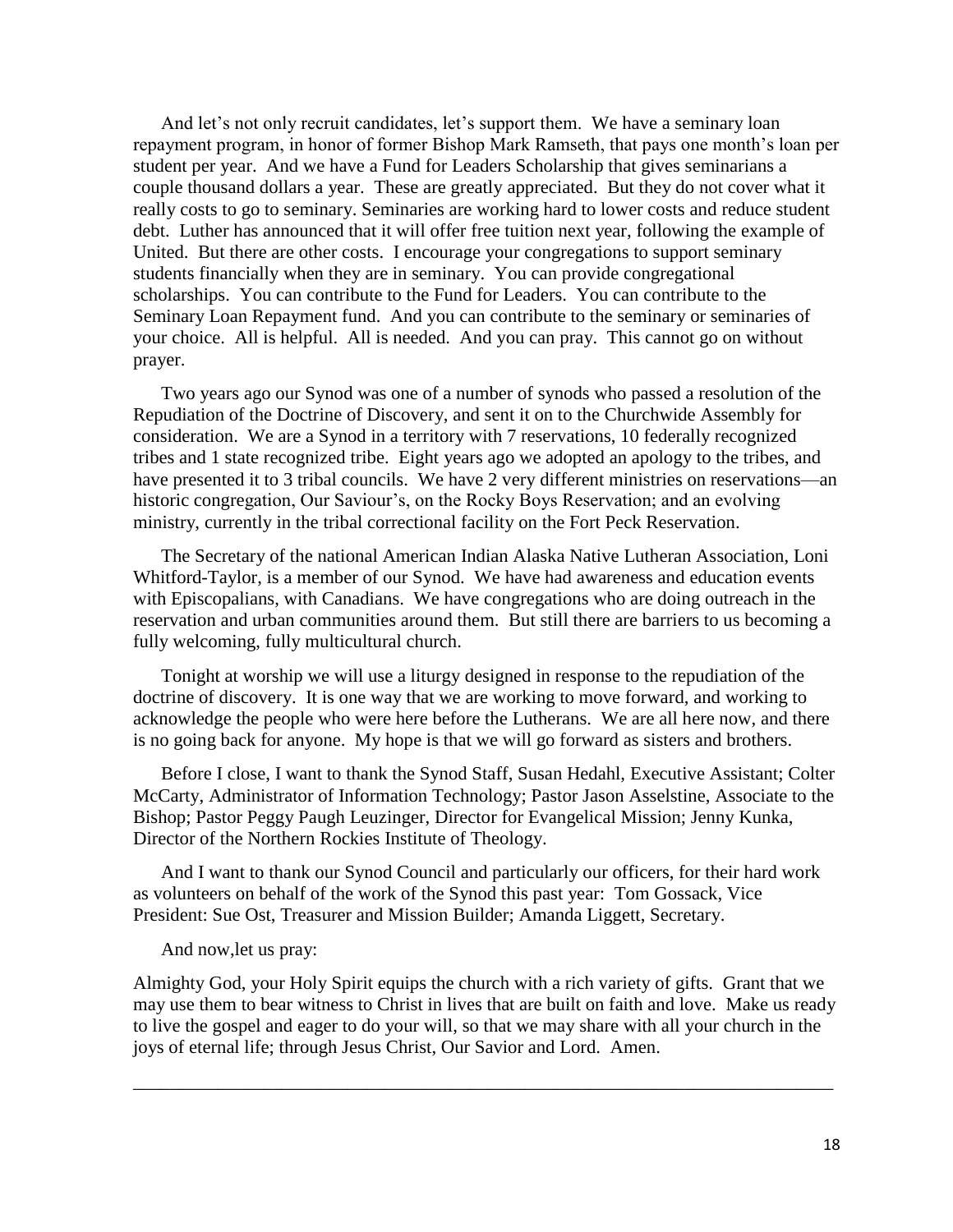#### **TEEM POP-UP**

Cheryl Muncy spoke about the joys and surprises of working toward ordination through the TEEM Program (Theological Education for Emerging Ministries). Though much of the work is done from a distance, there is an on-campus requirement where you meet people from all over the world. Cheryl is grateful for the opportunity to be part of the program. Encourage those who are thinking of ministry!

*The assembly was recessed for the evening.*

#### **OPENING EUCHARIST**

Bishop Jessica Crist presided over the Opening Eucharist. Rev. Brenda Smith delivered the sermon. Members of congregations participated in the procession of estimates of giving for the coming year. The liturgy was a Native American Liturgical Celebration designed in response to the Repudiation of the Doctrine of Discovery.

# Saturday, June 2, 2018

*Voting members were treated to a buffet breakfast sponsored by Mission Investment Fund.*

#### **MORNING PRAYER & LPA RECOGNITIONS**

Morning prayer was led by Pastor Larry Stappler. New Graduates of the Lay Pastoral Associates program were recognized. Those recognized where: Steve Ward, Judy Manweiler, Jon Dunham, Cristy Meier, Marlene Anderson, Stephen Aadland, Gaynell Tempel, Robin Trudell, Erika Morck, Richard Sine, John Wiegand, Sigurd Rudie, Charles Fligel, Elizabeth Cox, Allen Hansen, Neal Wedum, Judy Bjorkman, Robin Menger, and Don Buerkle.

#### **CAMPUS MINISTRY POP-UP**

Pastor John Lund brought greetings from Emmaus Campus Ministry, where the students go on to have continuing involvement in ministry and further education. The "common thread" of their continued faithful service is that they came out of congregations that supported and taught them, guiding them in wonder about the big questions. He asked that congregations send him and Pastor Aasheim the names of young people headed to college.

#### **GREETINGS FROM LUTHER SEMINARY**

Blaine Thrasher brought greetings from Luther Seminary. He grew up in Chester, MT, and is happy to be home for this event. He shared a video on student perspectives of the Luther experience. Luther Seminary has been providing leaders for Christian communities for nearly 150 years. They are excited to offer a "Jubilee Scholarship", providing full tuition scholarships for all students who enter the seminary.

Bishop Crist pointed people to the budget to note that the synod supports both Luther Seminary and PLTS.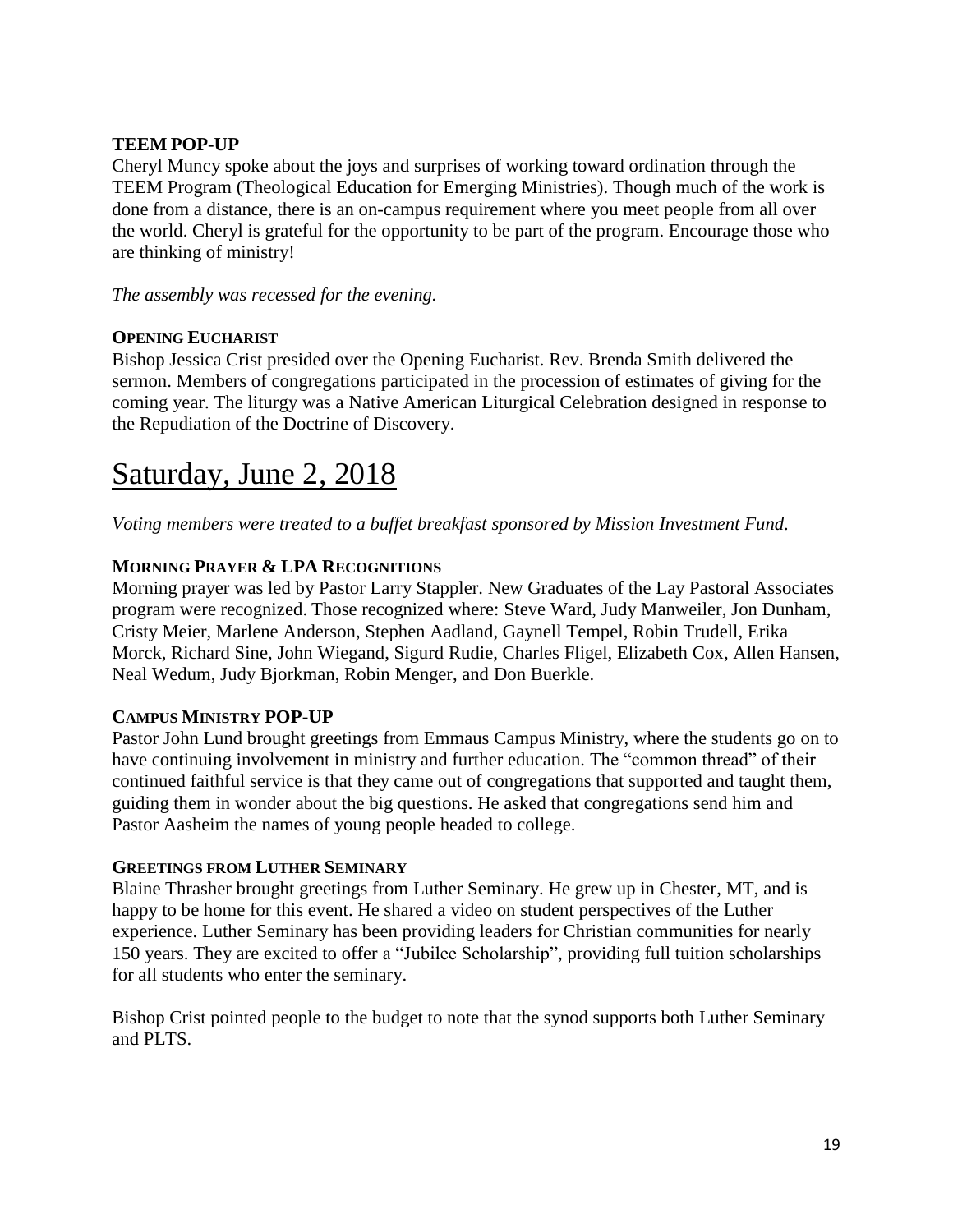#### **KEYNOTE I: LINDA BOBBITT – STRENGTHENING CONGREGATIONS: CONGREGATIONAL VITALITY**

Linda Bobbitt is an active lay leader who lives in Colorado and is deeply interested in congregational vitality. Her background is in health and human services administration. Her driving question is: How are people different because of what the church does?

Ms. Bobbitt presented information about the Congregational Vitality Survey, shared some of the results from the Montana Synod, and explained where there was room for growth. For congregational vitality, you must begin with the core identity and build on it with Mission and purpose and God's presence. She then explained change cycles and how programs within the church are effected by them.

We have something life-giving our neighbors need. It's not just that we are nice. It's about sharing the gospel.

The best way to accomplish all of this is to ask: Where is God going and how do we join?

#### **LAY PASTORAL ASSOCIATES POP-UP**

Don Buerkle reflected on the experience of the United Trinity Parish of Baker, Ekalaka and Plevna, MT, with the LPA program. Participants have been challenged and excited. Thanks to the synod for the program and the churches for supporting them. It seems to be growing and the LPAs are grateful for the help, attention and encouragement.

#### **KEYNOTE II: REV. BRENDA SMITH – STRENGTHEN CONGREGATIONS: FAITH PRACTICES**

The Rev. Brenda Smith works in the domestic mission unit of the ELCA as Program Director for Faith Practices and the Book of Faith Initiative.

Pastor Smith opened with a song about a changed life. Faith changed her life and she loved to hear people share stories about how faith has changed them. She asked the assembly to share characteristics of a Christian. They responded with words like compassionate, bringers of peace, people of integrity, non-judgmental, etc . . . If people don't see the difference Christ makes, they won't come back.

She shared a handout explaining the five gifts of discipleship found in the vision statement of the ELCA.

Church is where we learn to practice our faith through love, forgiveness, community and service. She shared some strategies for creating a climate of prayer, discipleship, and hospitality.

People make a decision about the congregation in the first six minutes!

There are Three Great Listenings: Listening to God, to each other, and to the community.

Thank you! Brenda shared her thankfulness with us in the form of a poem (a rap) that she wrote just for us.

#### **THANK YOU TO ALLAN AND SUE OST**

Vice President Tom Gossack honored Allan and Sue Ost for their dedication and invaluable work on building the Synod House. They were given a gift certificate to Chico Hot Springs.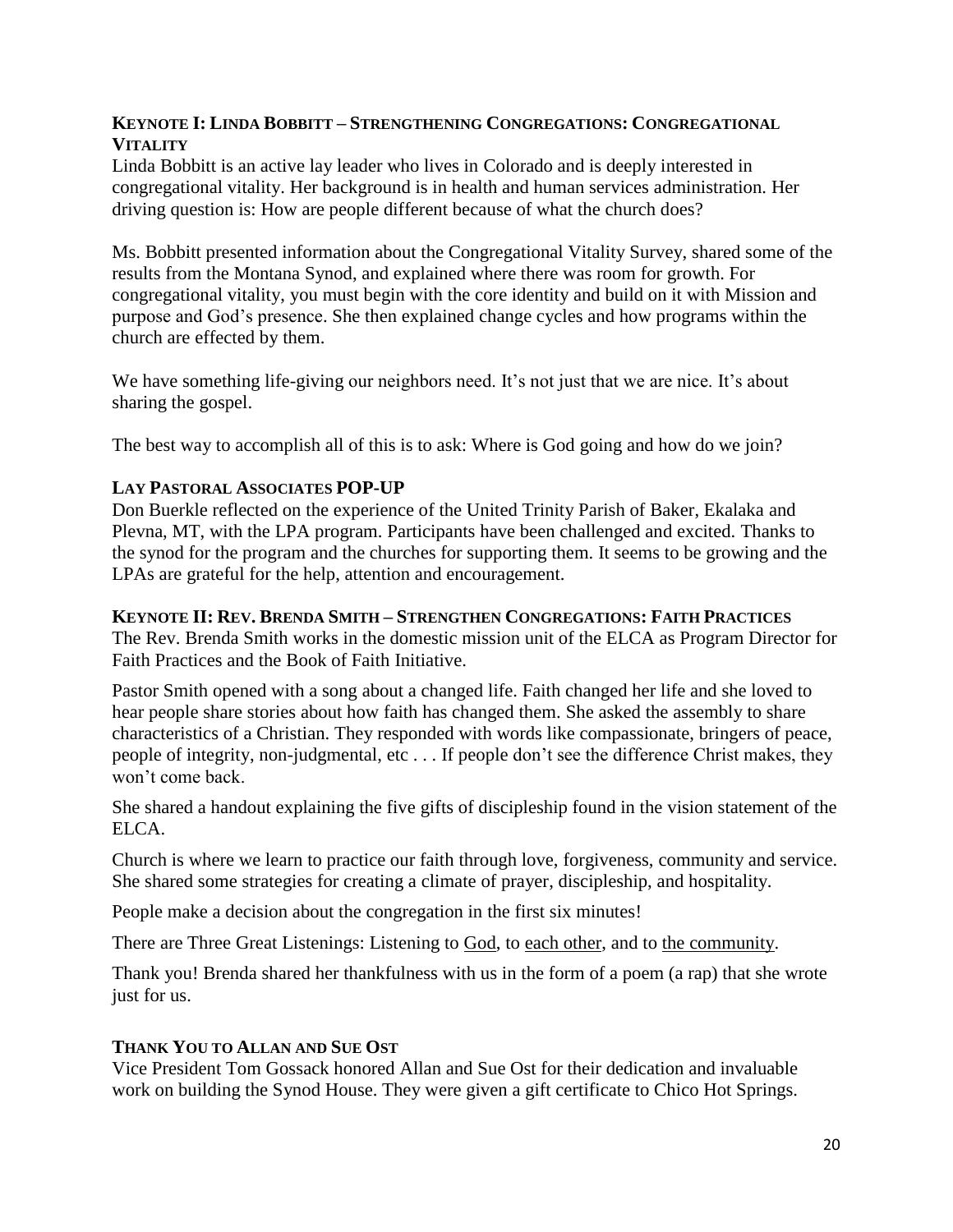#### **SYNOD HOUSE**

The assembly was invited to travel to the Synod House for a dedication and tour.

#### **HYMN SING AND RE-GATHER**

Pastor Carol Seilhymer led the assembly in singing hymns before the afternoon workshops.

#### **WORKSHOPS**

Workshops were held throughout the afternoon. They were: *Endowments in your Congregation* with Beth Adams *Where Are the Young People?* With the Rev. Seth Nelson *We Do Not Lose Heart* with the Rev. Peggy Paugh Leuzinger *How Your Congregation Relates to the Synod and the ELCA: Constitutions, Committees and Administration* with the Rev. Tony Rhodes *The ELCA's Proposed Declaration on Interreligious Relations* with the Rev. Miriam Schmidt *Engaging the Congregation in Difficult Conversations* with the Rev. Dr. Laurie Jungling *Congregational Vitality* with Linda Bobbitt *Prayer* with the Rev. Brenda Smith *Stewardship Challenges and Resources* with the Rev. Peggy Paugh Leuzinger *Family Systems in the Congregation* with the Rev. Jason Asselstine *Peace in the Congregation* with John Mundinger *Using Your Worship Space* with the Rev. Julie Long

*Campus Ministry held a reception in the display area.*

#### **BANQUET:**

The assembly representatives and their guests gathered for a banquet at 6:30 pm. Pastor Steve Nelson and Lynn Ryan of Bethel in Great Falls provided music.

*The following were recognized for milestones in their ministry:*

#### **Deacons**

*Fifth Anniversary* Nancy Wittgren, Chaplain, St. Patrick's Missoula *Tenth Anniversary* Brooke Ells, Kalispell *Fifteenth Anniversary* Sharon Amor, Retired, Bozeman *Twentieth Anniversary* Bonnie Olsgaard, Retired, Missoula Judi Martin, Retired, Glasgow

#### **Pastors** –

*Fifth Anniversary* Rev. Scott Kiehn, Baker Rev. Stacey Siebrasse, Havre Rev. Tammy Bull, Great Falls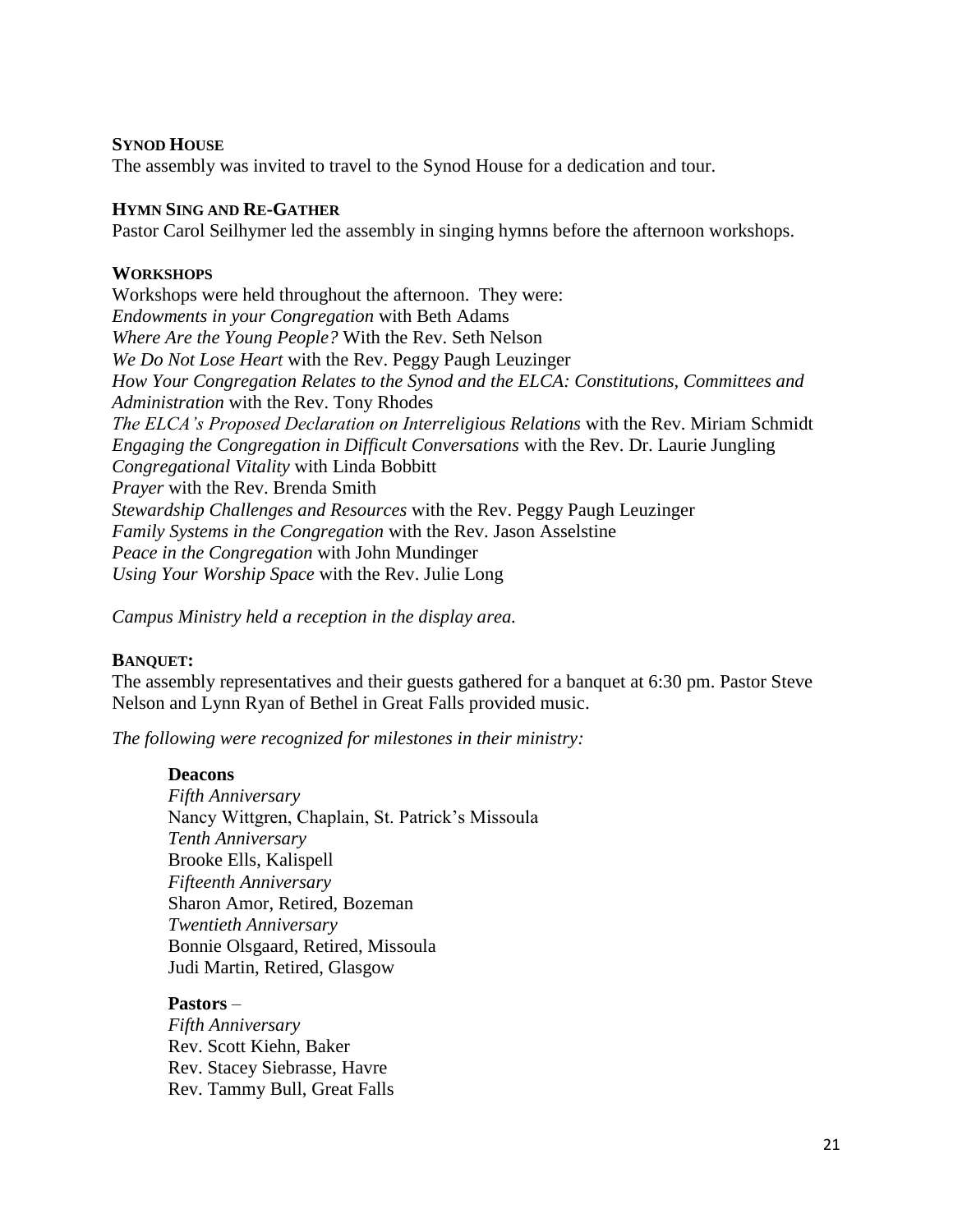Rev. Valerie Putt, Chinook *Tenth Anniversary* Rev. Alvina Olstead, Froid Rev. Amanda Ligget, Roundup Rev. Anna Merritt, Great Falls Rev. Benjamin Quanbeck, Billings Rev. Jennifer Quanbeck, Billings Rev. Charlotte Schmiedeskamp, Billings Rev. Kendra Wilde, Helena Rev. Linda Webster, Box Elder Rev. Miram Schmidt, Big Sky *Fifteenth Anniversary* Rev. Andrew Wendle, Somers Rev. Avis Anderson, Retired, Glendive Rev. Kathleen Larson Aasheim, MSU Campus Ministry *Twentieth Anniversary* Rev. Kristi Bummer, Billings Rev. Patricia Harant, Helena Rev. Peter Erickson, Columbia Falls *Twenty -Fifth Anniversary*  Rev. Brenda Satrum Rev. Doug Peterson Rev Kim Wilker, Red Lodge Rev. Robert Nagy, Malta *Thirtieth Anniversary* Rev. Kay Wittman, Billings Rev. Steven Paugh Leuzinger, Livingston *Thirty -Fifth Anniversary* Rev. Dan Heskett, Kalispell Rev. David Curtright, retired Rev. James Sheldon, retired, Belgrade Rev. Leslie Nelson, retired, Libby Rev. Ronald Martin -Dent, retired *Fortieth Anniversary* Rev. Joel Brosten, retired, Bozeman *Forty -Fifth Anniversary* Rev. Darius Larsen, retired, Big Sky Rev. Richard Omland, retired, St. Paul, MN Rev. Wayne Pris, retired, Kalispell *Fiftieth Anniversary*  Rev. Donald Gordineer, retired, Dayton *Fifty -Fifth Anniversary* Rev. Ernest Larsen, retired, Yuma, AZ and Roundup Rev. Robert Nilsen, retired, Kalispell *Sixtieth Anniversary*  Rev. Lowell Anderson, retired, Helena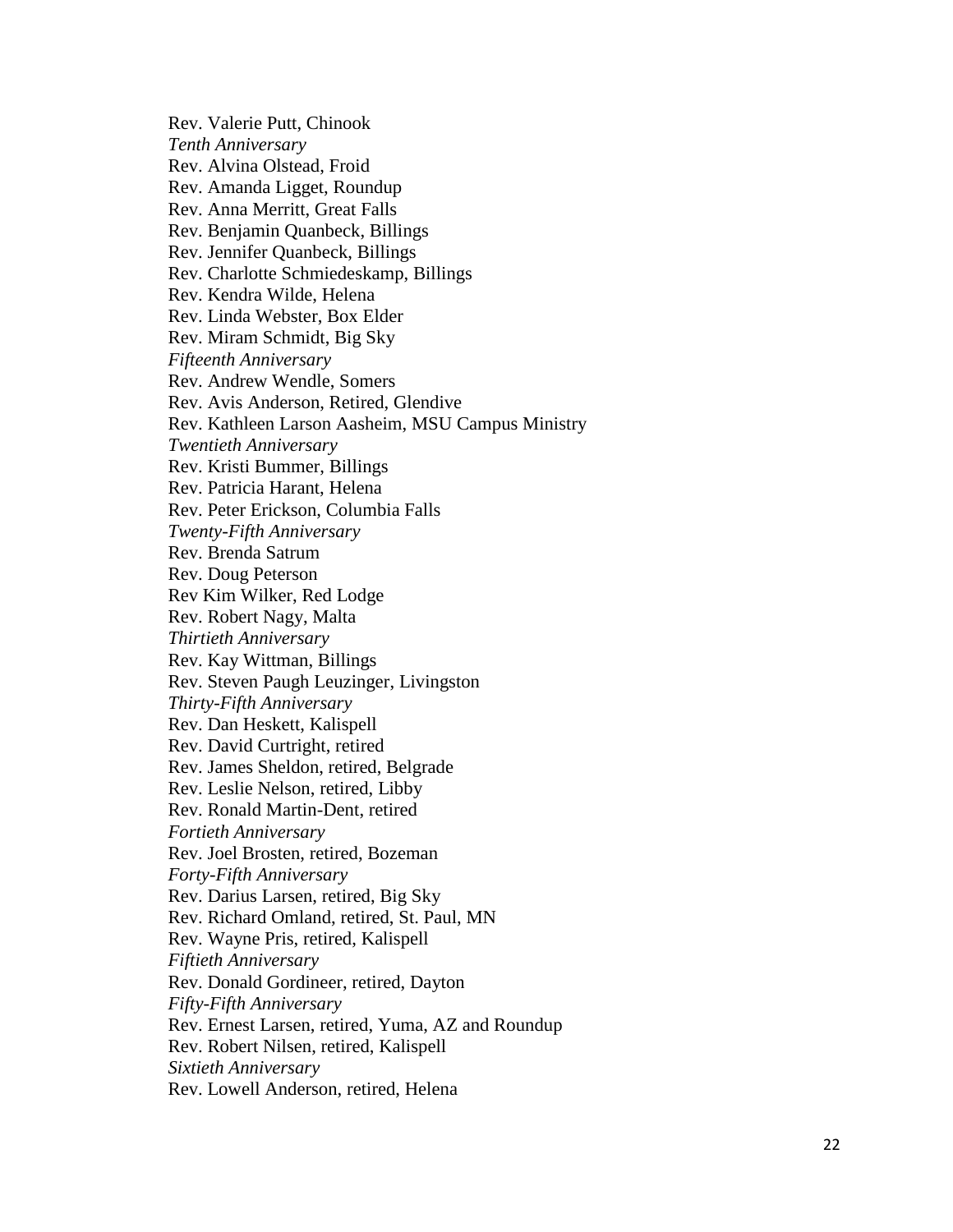#### **Congregations**

*100th Anniversary* Zion Lutheran Church in Fairview, MT Malta Lutheran Church in Malta, MT Peace Lutheran Church in Plevna, MT

*The following were recognized upon their retirements:* Rev. Gregory Holler-Dinsmore, Wolf Point Rev. Alvina Olstead, Froid Rev. James Darchuk, Billings Rev. Kenneth E. DuVall, Anaconda

*The guests of the synod were recognized:* Rev. Brenda Smith, ELCA Representative Linda Bobbitt, Keynote Speaker Leslie Swenson, ELCA Church Council Rev. Mark Gravrock, Bible Study Leader

# Sunday, June 3, 2018

*Voting members were treated to a buffet breakfast sponsored by Portico, Concordia College, Pacific Lutheran University, Luther Seminary, Pacific Lutheran Theological Seminary.*

#### **MORNING PRAYER**

Morning prayer was led by Pastor Jayson Nicholson from Laurel. Pastor Kathie Aasheim was installed as campus pastor for Lutheran Campus Ministry, Montana State University, Bozeman.

#### **BIBLE STUDY**

Rev. Dr. Mark Gravrock led the Assembly in a Bible Study entitled *Rooted, Grounded and Freed: Ephesians and Mark*.

### Plenary III: 9:45-10:30 AM, Sunday, June 3rd

#### **WE DO NOT LOSE HEART POP-UP**

Pastor Katie Emery told about a group of pastors in small congregations facing transition and change. They compiled resources for congregations and leaders who have been losing heart: a devotion book and a six-week sermon study (or bible study) based on the wilderness wanderings in Exodus. Both resources will be made available on the synod website.

#### **CREDENTIALS REPORT**

Dr. John Sheppard presented the Credentials Report: Clergy:87 Lay:143 Total Voting Members: 230 Visitors: 35 Total in Attendance: 265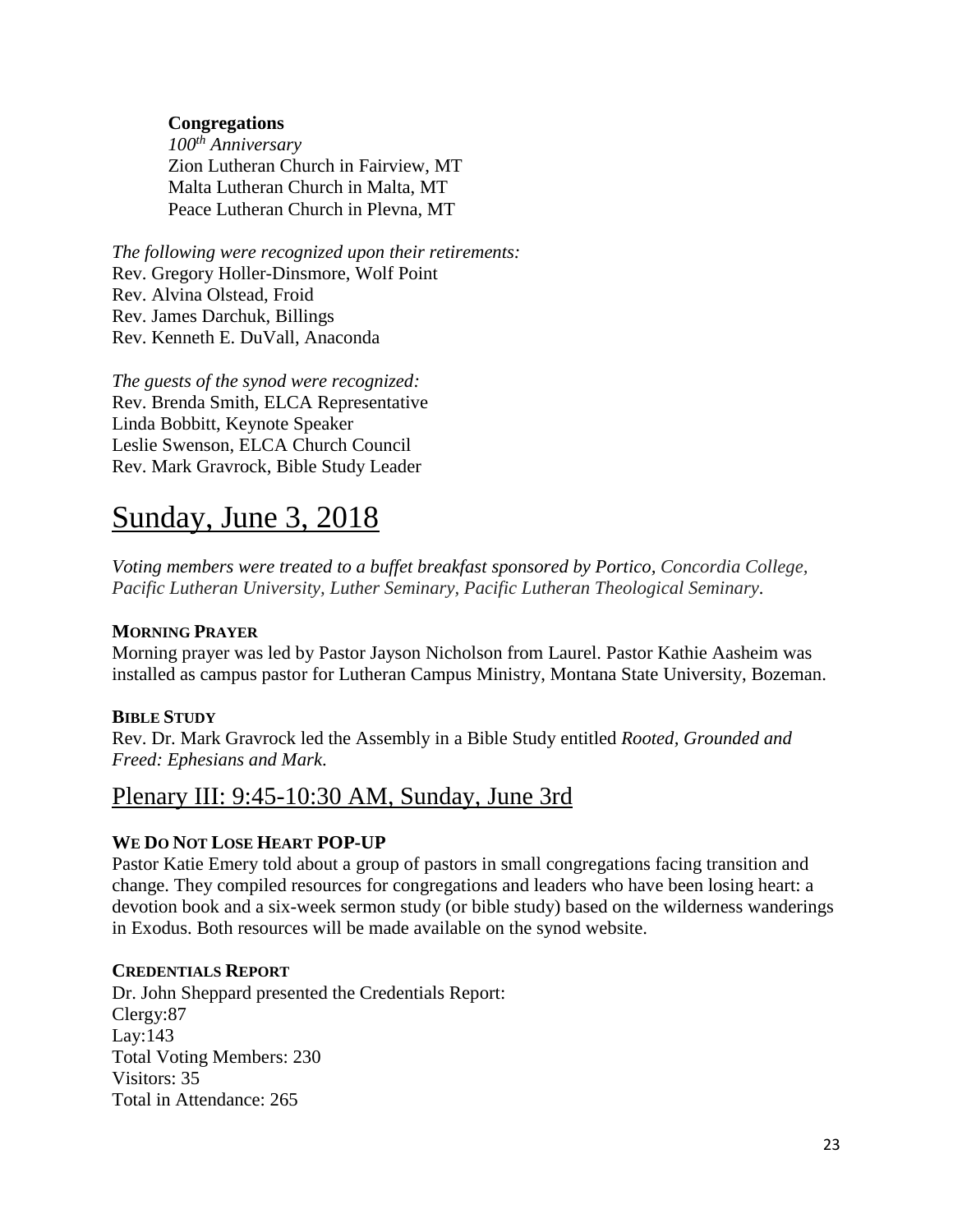#### **REPORT OF THE FIRST BALLOT**

The results of the first ballot were presented.

*Synod Officers:* Vice President – Tom Gossack Secretary – Amanda Liggett *Churchwide Assembly Voting members:* Bishop Jessica Crist Rev. Seth Nelson Rev. Mark Taylor Synod Vice President Tom Gossack Richard Brown Peter Metcalf Sue Ost Autumn Keller Amanda Nelson Alex Tooley Loni Taylor *ELCA Church Council* (Those elected will be placed on the ballot at the ELCA churchwide assembly. The person elected at that assembly will serve a six-year term on the ELCA chuch council.) Lisa Carlson Mary Hutchinson *Synod Nominating Committee:* Rev. Mark Taylor John Mundinger Barbara Arensmeyer *Kogudus:* Rev. Stacey Siebrasse (position 1) Rev. Wade Brinkhopf (position 2 Tamara Bushnell (position 3) Joy McSparron (position 4) Arlene Kaurin (position 5)

The bishop declared all these to be elected.

#### **CONCORDIA COLLEGE GREETINGS FROM PRESIDENT BILL CRAFT**

Bill Craft, President of Concordia College, brought greetings. The college has been blessed for generations by students and teachers from the Montana Synod. He thanked the delegates who have served on the board. He highlighted some successes and hopes of the college: opening a new science center, to offer grants to low income first time students to study the sciences, began a new graduation requirement called PEAK (every student must take their studies and apply them to the real world on a real problem in real time e.g. nursing students in Haiti), created Community Access Scholarship Program to offer five full ride scholarships to underserved students, and in campus ministry they have called an ELCA Deacon to be their minister of Spirituality and Faith in Action.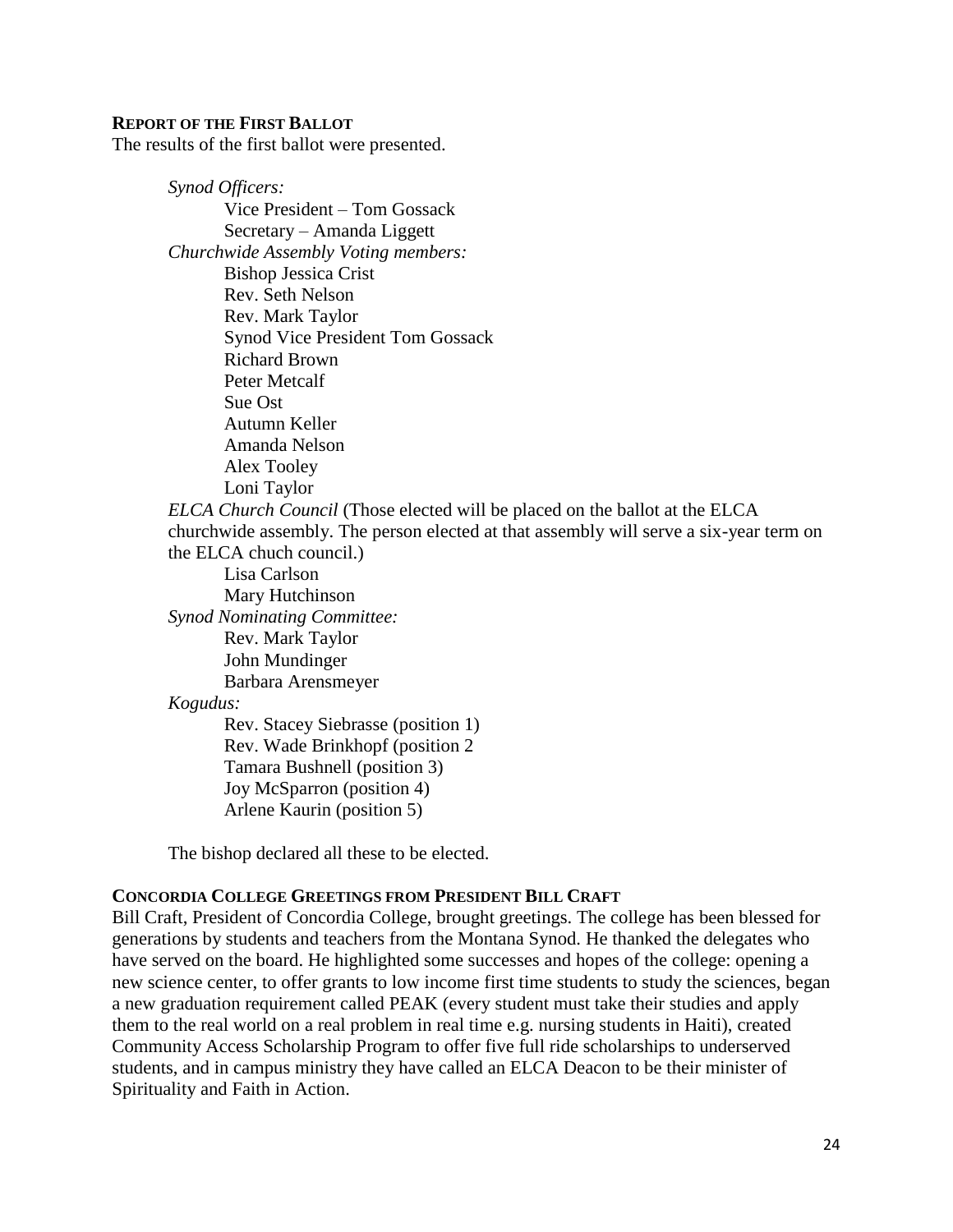#### **BUDGET 2019 VOTE**

VP Tom Gossack led the assembly in discussion of the proposed budget.

#### **Adoption of the Budget for the MT Synod for 2019**  Motion Second: adopt the 2019 MT Synod budget

### **SA.18.06.06 VOTE: ADOPT THE 2019 MT SYNOD BUDGET**

#### **SAFETY IN CONGREGATIONS POP-UP**

After the Texas church shooting, Pastor Scott Thompson spent time in reflection around the issue of congregational safety. Along with colleagues in the Flathead Valley, he held an Interfaith Service for Peace and was surprised and pleased by the attendance.

## **OTHER BUSINESS**

#### **MEMORIAL REGARDING SEMINARY TUITION FOR ROSTERED MINISTRY CANDIDATES**

Pastor Seth Nelson proposed a resolution to memorialize the Churchwide Assembly.

WHEREAS the Conference of Bishops has declared that the ELCA has a critical need for rostered ministers; and

\_\_\_\_\_\_\_\_\_\_\_\_\_\_\_\_\_\_\_\_\_\_\_\_\_\_\_\_\_\_\_\_\_\_\_\_\_\_\_\_\_\_\_\_\_\_\_\_\_\_\_\_\_\_\_\_\_\_\_\_\_\_\_\_\_\_

WHEREAS seminary student debt is a major factor in the ability of rostered ministers to serve congregations; and

WHEREAS debt is a deterrent to students entering seminary; and

WHEREAS burdens of seminary costs born by individual candidates for rostered ministry are burdens of the whole church; therefore, be it

RESOLVED that the Montana Synod memorialize the Churchwide Assembly to instruct TEAC to re-orient priorities from support of seminary institutions to support of individual seminarians; and be it further

RESOLVED that the Montana Synod memorialize the Churchwide Assembly of the ELCA to commit to paying all seminary tuition costs for all entranced candidates for rostered ministry by 2023.

\_\_\_\_\_\_\_\_\_\_\_\_\_\_\_\_\_\_\_\_\_\_\_\_\_\_\_\_\_\_\_\_\_\_\_\_\_\_\_\_\_\_\_\_\_\_\_\_\_\_\_\_\_\_\_\_\_\_\_\_\_\_\_\_\_\_

Discussion ensued, along with several amendments.

#### **Motion:**

**Second:** To approve the memorial regarding seminary tuition for rostered ministry candidates as amended.

WHEREAS, the Conference of Bishops has declared that the Evangelical Lutheran Church in America (ELCA) has a critical need for rostered ministers; and WHEREAS, seminary student debt is a major factor in the ability of rostered ministers to serve congregations; and